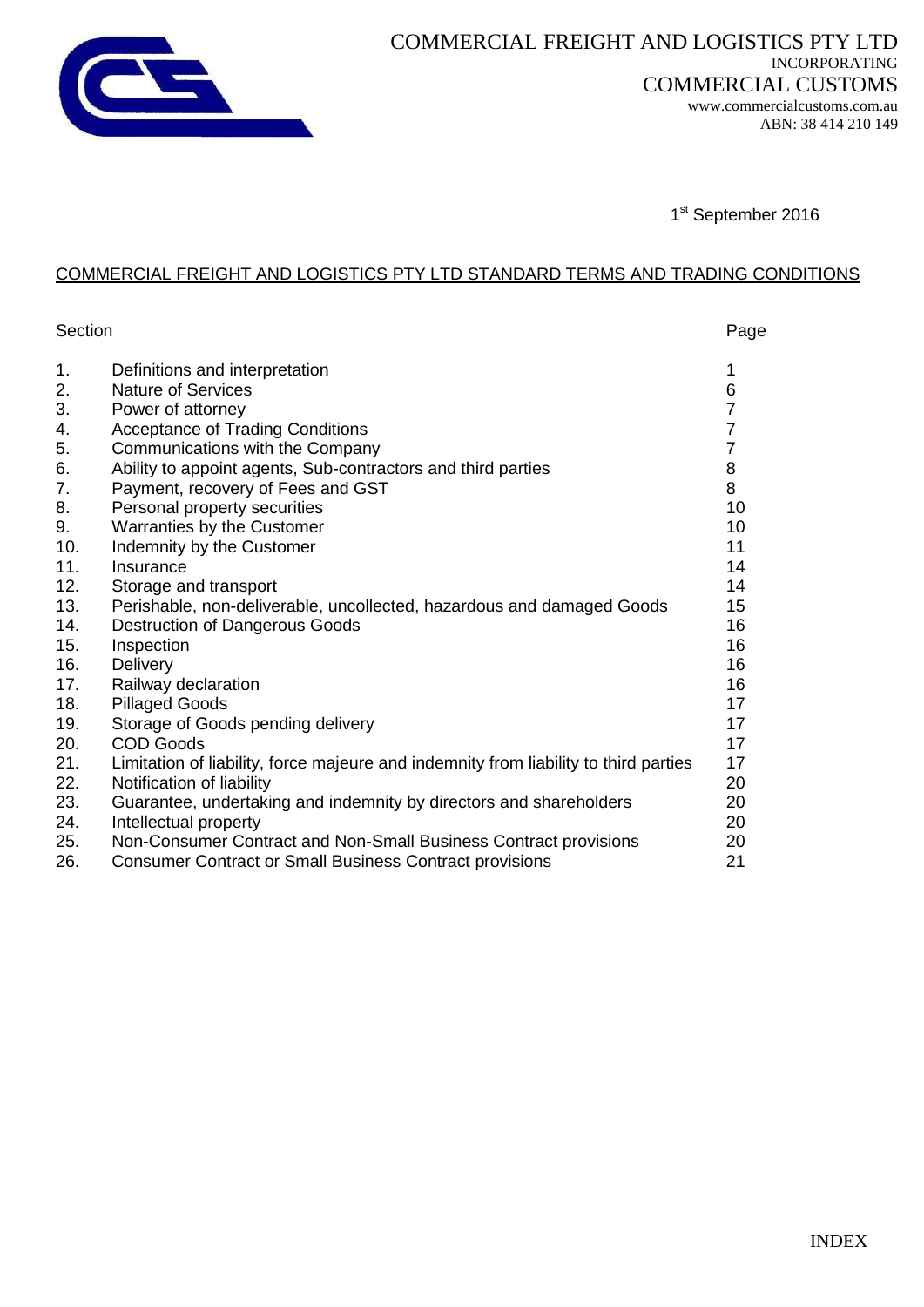These contractual conditions apply to all services provided by COMMERCIAL FREIGHT AND LOGISTICS PTY LTD (the **Company**).

These Trading Conditions include provisions that entirely change, reduce or exclude rights that you (the **Customer**) might otherwise have.

## **1. Definitions and interpretation**

#### **1.1 Definitions**

In these Trading Conditions, the following defined terms will have the following defined meanings:

**ABF** means the Australian Border Force as defined in the Customs Act and includes, where applicable, the Department of Immigration and Border Protection, the Australian Border Force Commissioner and the Comptroller-General of Customs;

**ABN** means the Australian Business Number of the Customer pursuant to the GST Law;

**Airfreight Convention** means either:

- (a) the Convention for the Unification of Certain Rules for International Carriage by Air signed at Montreal on 28 May 1999; or
- (b) the Convention for the Unification of Certain Rules relating to International Carriage by Air, signed at Warsaw on 12 October 1929; either unamended or amended by the Hague Protocol 1955; at Guatemala City 1971, by the additional Protocol No 3 of Montreal 1975 and/or by the additional Protocol No. 4 of Montreal 1975;

whichever may be applicable;

**Assets** means all assets, Goods, documents and records of the Customer held by or in the possession or control of the Company (whether or not as part of the arrangement under these Trading Conditions or the Service Agreement) and includes, without limitation, the Goods and shipping documents, including, without limitation, bills of lading, insurance policies, commercial invoices and certificates as to weight, quality or other attributes;

**ATD** has the same meaning as **authority to deal** as defined in section 4 of the Customs Act;

**ATO** means the Australian Taxation Office;

**Authority** means the authority and acknowledgement by which the Customer appointed the Company to act on its behalf on the terms of the Authority and on the terms of these Trading Conditions and as required under section 181 of the Customs Act;

**Authorised Signatory** means the party who signs the Authority on behalf of the Customer;

**Biosecurity Act** means the *Biosecurity Act 2015* (Cth) and any succeeding Legislation and any regulations made pursuant to the Biosecurity Act;

**Business Day** means any day that is not a Saturday or Sunday on which banks are open for general banking business in Sydney**,** NSW;

**Carbon Costs** means the net increased cost of providing the Services resulting from the coming into force of Carbon Legislation as a result of:

- (a) direct emissions associated with the Services covered by Carbon Legislation, taking into account any Carbon Credits;
- (b) indirect emissions from electricity generation taking into account any Carbon Credits; and
- (c) indirect emissions from sources other than electricity;

**Carbon Credit** means assistance provided to entities engaged in emissions-intensive trade activities in the form of free or discounted allocation of carbon units or such other form of assistance as determined by the Commonwealth of Australia;

**Carbon Legislation** means any existing or future law or regulation or any other statutory requirement or action intended to regulate, reduce or tax greenhouse gas emissions, including any emissions trading scheme, carbon pollution reduction scheme or carbon emissions tax;

**Carriage** means carriage by vehicles and conveyances of all kind including acts in furtherance of an act of carriage by another or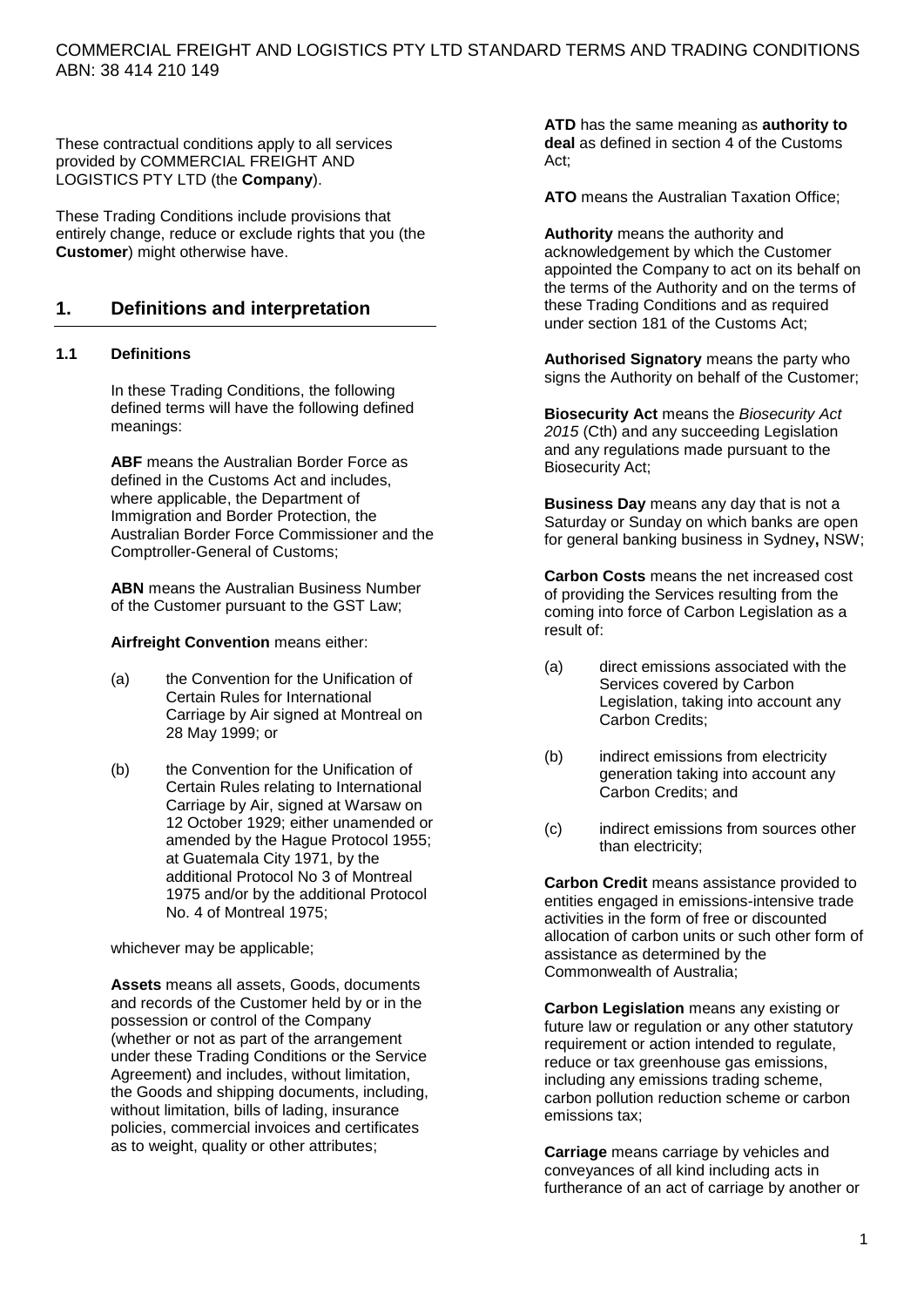a specific means, whether by air, sea or land transport;

**Carrier** means any party involved in the carriage of Goods whether by airfreight, sea freight or land transport;

**Chain of Responsibility** has the same meaning as in the Heavy Vehicle National Law, constituted in the *Heavy Vehicle National Law Act 2012* (Qld) or the and the *Road Traffic (Vehicles) Act 2012* (WA) and the *Road Traffic (Administration) Act 2008* (WA) or such other legislation as may be enacted by a State or Territory Government for the purpose of giving effect to the Council of Australian Governments' Intergovernmental Agreement on Heavy Vehicle Regulatory Reform dated 25 February 2010;

**COD** means cash on delivery;

**Company** means Commercial Freight and Logistics Pty Ltd (the **Company**) as holder of Customs Brokers Licence number 00937C and the nominees, agents, sub-agents and employees of the Company;

**Competition and Consumer Act** means the *Competition and Consumer Act 2010* (Cth);

**Consequential Loss** means any loss or damage arising from a breach of contract or agreement (including breach of the Service Agreement), tort, or any other basis in law or equity including, but without limitation to, loss of profits, loss of revenue, loss of production, loss or denial of opportunity, loss of access to markets, loss of goodwill, indirect or remote or unforeseeable loss, loss of business reputation, future reputation or publicity, or any similar loss which was not contemplated by the parties at the time of entering the Service Agreement;

**Consumer Contract** means a contract between the Company and the Customer for a supply of Services to a Customer that is an individual whose acquisition of the Services is wholly or predominantly for personal, domestic or household use or consumption, in the manner provided for under the Competition and Consumer Act;

**Corporations Act** means the *Corporations Act 2001* (Cth);

**Customer** means:

- (a) if there is an Authority, the customer named in the Authority and will include all employees, officers, agents and contractors of the Customer; or
- (b) if there is no Authority, the shipper, consignor, the receiver, the consignee the owner of the Goods, the bailor of the Goods or the person for whom any of the Services are performed;

**Customs Act** means the *Customs Act 1901* (as amended), and any succeeding Legislation and any regulations made pursuant to the Customs Act;

**Customs Broker's Licence** means any licence granted by Customs to a party to operate as a licensed customs broker pursuant to Part XI of the Customs Act;

**Customs Duty** has the same meaning as **Duty** in the Customs Act;

**Customs Related Law** has the same meaning as in Section 4B of the Customs Act;

**Dangerous Goods** means Goods or articles or substances of which Goods are comprised which are capable of posing a risk to health, safety, property or the environment and fall within one or more of the UN classifications of dangerous goods or are otherwise liable to cause damage to any person or property whatsoever;

**Debts** means all amounts owing by the Customer to the Company on any account whatsoever;

**Department of Agriculture** means the Commonwealth Department responsible for the Agriculture portfolio including the previous Australian Quarantine and Inspection Service and the Department of Agriculture and Water Resources;

**Department of Infrastructure and Regional Development** means the Commonwealth Department responsible for the Infrastructure and Regional Development portfolio or, if such Department changes name, the Commonwealth Department responsible for the provision of railways at that time.

**Depot Licence** has the same meaning as **depot licence** as defined in section 77F of the Customs Act;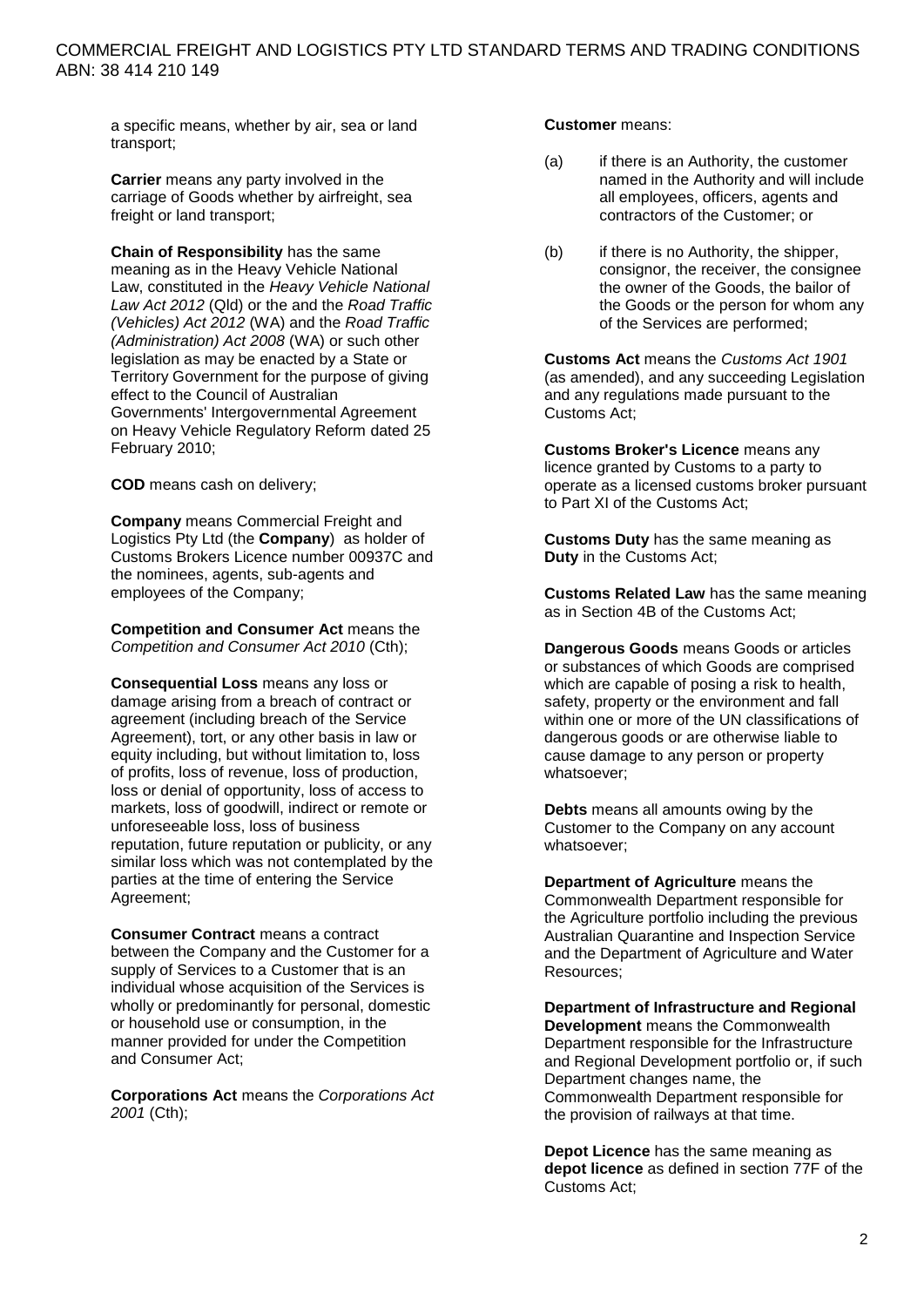**Director of Biosecurity** has the same meaning as defined in the Biosecurity Act;

**Excluded Interest** means any of the interests set out in section 8 of the PPSA or any interest that is not a Security Interest but encumbers the Goods;

**Exposed Goods Order** has the same meaning as defined in subsection 159(3) of the Biosecurity Act;

**Fees** means the fees charged by the Company for provision of the Services, including any disbursements or other charges, levies or other costs incurred in performing the Services and passed on to the Customer;

**Goods** shall mean the chattels, articles or things tendered for carriage or bailment or other services by the Customer and shall include the container or containers, unit load devices or other packaging containing the same and any other pallet or pallets delivered with the same to the Company;

**Government Authorities** means, without limitation, all Government departments and agencies, in Australia or in any other country, with responsibility for the import and export of goods, the collection of revenue on the import and export of goods, and the transport and movement of those goods to include, without limitation, the ABF, the Australian Maritime Safety Authority, the Department of Infrastructure and Regional Development, the Department of Agriculture, the ATO and the RSA;

**Government Rulings** means any advice, ruling, decision or precedent provided or published by the ABF or any Government Authorities, including without limitation a Customs Tariff Classification Advice, Country of Origin Advice or Tariff Precedent:

**GST** has the same meaning as under the GST Law and means the Goods and Services Tax imposed under the GST Law;

**GST Law** means the *A New Tax System (Goods and Services Tax) Act 1999*;

**GST Rate** means the rate of GST under the GST Law;

**Hague Rules** means the International Convention for the Unification of Certain Rules relating to Bills of Lading signed at Brussels on 25 August 1924, or those rules as amended by the Protocol signed at Brussels on 23 February 1968 (the Hague Visby Rules) and the SDR Protocol (1979);

**Heavy Vehicle National Law** means the *Heavy Vehicle National Law Act 2012* (Qld) as enacted in the Queensland Parliament and adopted by the States and Territories, including any Regulations made under that Act and any other legislation enacted by the Commonwealth, a State or a Territory for the purpose of giving effect to the National Heavy Vehicle Law or the Council of Australian Governments' Intergovernmental Agreement on Heavy Vehicle Regulatory Reform dated 25 February 2010;

**High-Value Goods** has the same meaning as defined in section 9 of the Biosecurity Act;

**Incoterms** means Incoterms® 2010 issued by the International Chamber of Commerce;

**Infringement Notice** means a notice issued by a Government Authority, including without limitation, a penalty notice or an infringement notice, issued in respect of an offence or an alleged offence, by which a penalty is imposed without the need for a court appearance;

**Input Tax Credit** has the same meaning as **Input Tax Credit** under the GST Law;

**Laws** means any International Conventions, treaties or domestic laws, regulations or guidelines of the Commonwealth of Australia, any of the States, Territories or Municipalities of Australia, or of any country from which, through which or into which the Goods are carried and including, without limitation all regulations, ordinances and directions made pursuant to the Laws and any successor Laws;

**Licence** means any Customs Broker's Licence, Depot Licence, Warehouse Licence or any other licence issued by Customs or other Government Authority;

**OHS Laws** means any occupational health and safety legislation, regulations or guidelines, codes of conduct or policies of the Commonwealth of Australia or any of the States, Territories or Municipalities of Australia;

**Parties** means the Company and the Customer;

**PPSA** means the *Personal Property Securities Act 2009* (Cth);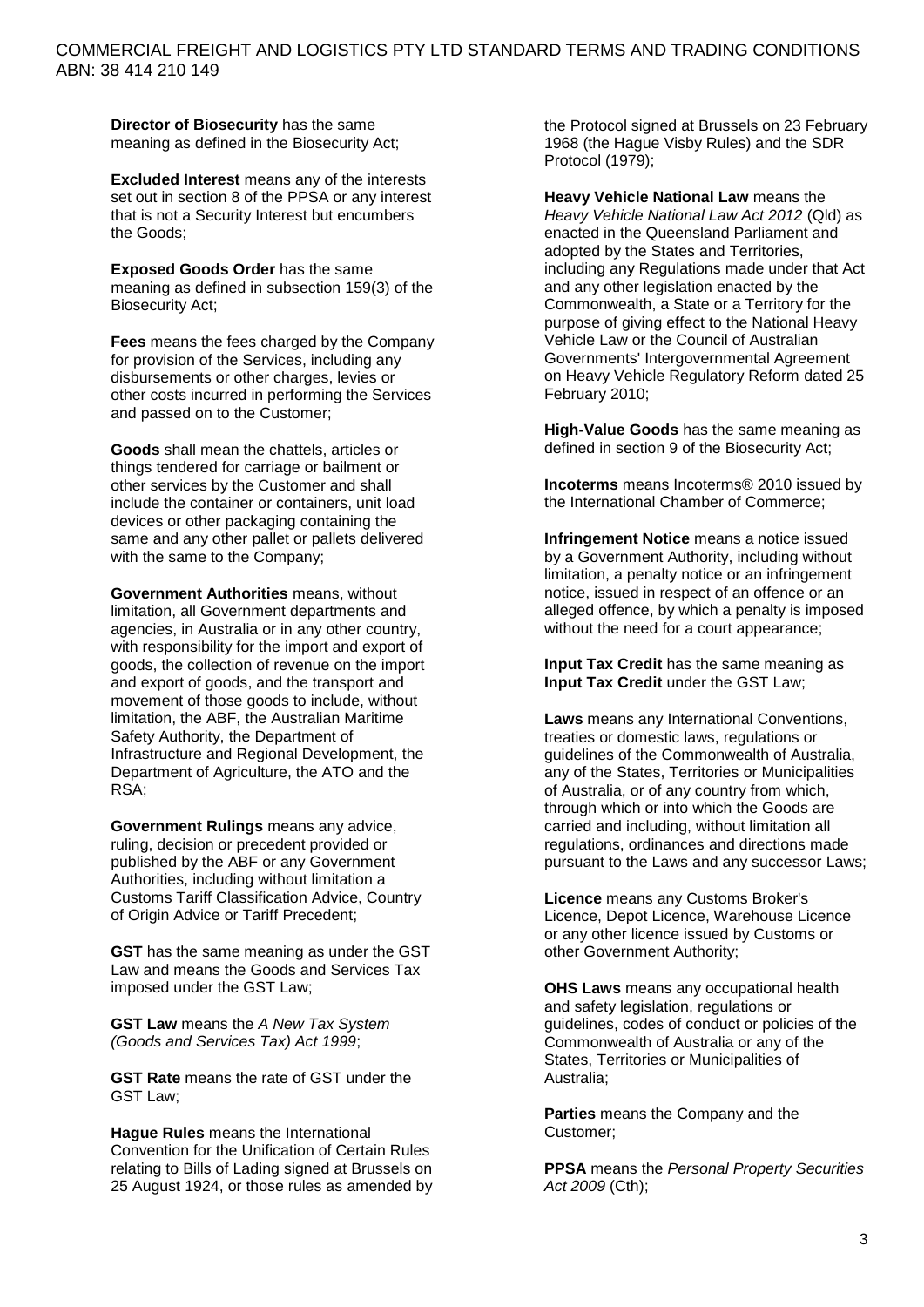**Privacy Laws** means the *Privacy Act 1988* (Cth), all associated regulations or guidelines, and any other associated or relevant State or national privacy legislation, regulations or guidelines;

**Protected Person** has the same meaning as defined in subsection 644(6) of the Biosecurity Act;

**Reporting Obligations** means the obligations of the Company to report the arrival, carriage and movement of goods pursuant to the Customs Act or any Customs Related Law or as required by any Government Authorities or which the Company, at its sole discretion, considers to be necessary to comply with the conditions or obligations of its Licences;

**Related Body Corporate** has the same meaning as under the Corporations Act;

**RSA** means those State and Commonwealth Government Authorities in Australia responsible for road safety regulation of heavy vehicles and Chain of Responsibility legislation and the Heavy Vehicle National Law and the laws governing the carriage of goods by road;

**Security Interest** has the same meaning as under the PPSA;

#### **Service Agreement** means:

- (a) these Trading Conditions;
- (b) the Authority;
- (c) any customer credit application with the Company; and
- (d) any fee quotation estimate or agreement,

as amended from time to time, regardless of whether the Customer is given notice of any amendment;

**Services** means any performance of work by the Company for the Customer in anyway connected with the Goods including, without limitation:

- (a) making any reports, entries and declarations required by any Government Authorities;
- (b) quoting the ABN as may be required under the GST Law;
- (c) providing all necessary information and completing all necessary documentation and reports for the purposes of any Government Authorities; and
- (d) entering into contracts with Subcontractors on behalf of the Customer to enable the Carriage, import, export, storage or transportation of the Goods;

**Shipper** means a legal entity or person named on the bill of lading or sea waybill or equivalent multimodal transport document as shipper and/or who (or in whose name or on whose behalf) a contract of carriage has been concluded with a shipping company or any other definition of 'shipper' as set out in any Laws or as determined by any Government Authorities;

#### **Shipping Contract** means:

- (a) a contract of marine salvage or towage;
- (b) a charterparty of a ship; or
- (c) a contract for the carriage of goods by ship, which includes a reference to any contract covered by a sea carriage document within the meaning of the amended Hague Rules referred to in section 7(1) of the *Carriage of Goods by Sea Act 1991* (Cth);

**Small Business Contract** means a contract between the Company and the Customer for a supply of Services where:

- (a) at the time the contract is entered into, at least one of the Company or the Customer is a business that employs fewer than 20 persons; and
- (b) either of the following applies:

(i) the upfront price payable under the contract does not exceed \$300,000;

(ii) the contract has a duration of more than 12 months and the upfront price payable under the contract does not exceed \$1,000,000.

**Sub-contractor** means: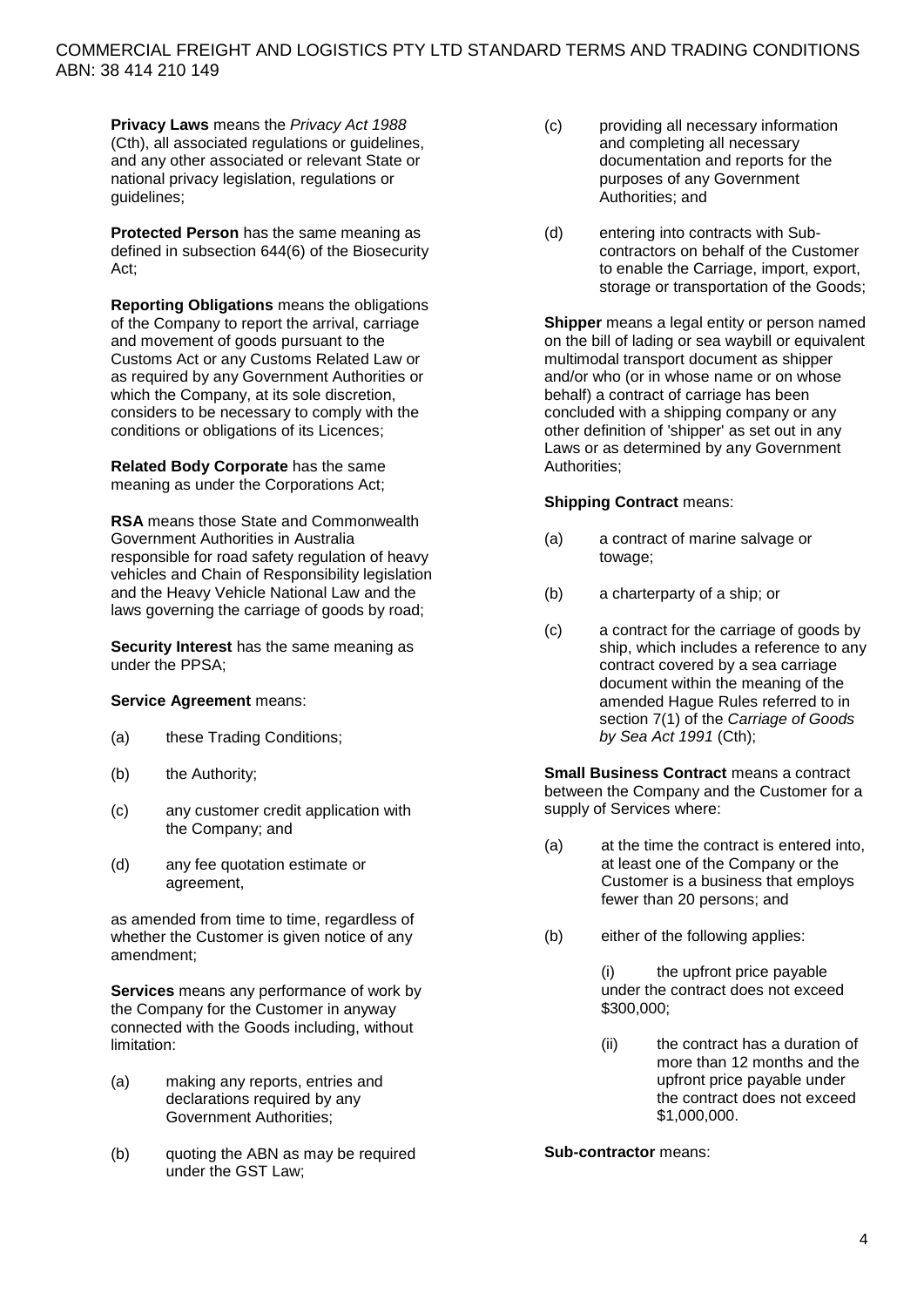- (a) any third party appointed by the Company to assist in the provision of the Services; and
- (b) any person, firm or company which is now or hereafter a servant, agent, employee or subcontractor of any other persons or entities referred to in subclause (a) of this definition;

**Supply** has the same meaning of Supply under the GST Law;

**Tax Invoice** has the same meaning as Tax Invoice under the GST Law;

**Taxable Supply** has the same meaning as Taxable Supply under the GST Law;

**Vessel** means any vessel, vehicle or aircraft used to effect Carriage of the Goods, whether by sea, land or air; and

**Warehouse Licence** has the same meaning as **warehouse licence** as defined in section 78 of the Customs Act;

#### **1.2 Interpretation**

- (a) These Trading Conditions, the Service Agreement and any collateral agreements made by the Company with the Customer wherever made shall be governed and construed according to the laws of NSW and shall be subject to the exclusive jurisdiction of the courts of NSW and those courts which can hear appeals from those courts.
- (b) If these Trading Conditions are held to be subject to the laws of any jurisdiction other than the Commonwealth of Australia and the State/Territory of NSW then these Trading Conditions shall continue to apply and shall be void only to the extent that they are inconsistent with or repugnant to those laws and no further.
- (c) Subject to clause [26,](#page-21-0) all the rights, immunities and limitations of liability contained herein shall continue to have their full force and effect in all the circumstances notwithstanding any breach of any term or condition hereof or any collateral agreement by the Company and notwithstanding that the Services have been provided, the

Goods delivered as directed by the Customer or the Authority having expired or been terminated.

- (d) Unless written notification to the contrary is given by the Customer to the Company at or prior to entering into these Trading Conditions, the Customer expressly warrants and represents that all or any Services to be supplied by the Company and acquired by the Customer pursuant to this Service Agreement are so supplied and acquired for the purposes of a business, trade, profession or occupation carried on or engaged in by the Customer.
- (e) In the interpretation of these Trading Conditions the singular includes the plural and vice versa, and words importing corporations mean and include natural persons and vice versa.
- (f) No agent or employee of the Company has the authority to waive or vary these Trading Conditions unless the Company approves such waiver or variation in writing. Any forbearance by the Company in enforcing the Trading Conditions does not constitute a waiver. If the Company waives a breach of a Trading Condition, the waiver doers not operate as a waiver of another breach of the same or any other Trading Condition or as a continuing waiver.
- (g) Where any provision (or part thereof) of these Trading Conditions is held to be illegal or unenforceable, it may be severed and shall in no way affect or prejudice the enforceability of any other term or condition herein.
- (h) Where there is an inconsistency between the terms and conditions of the Service Agreement, the relevant documents shall be construed in the following descending order of priority:
	- (i) these Trading Conditions;
	- (ii) the Authority;
	- (iii) any customer credit application; and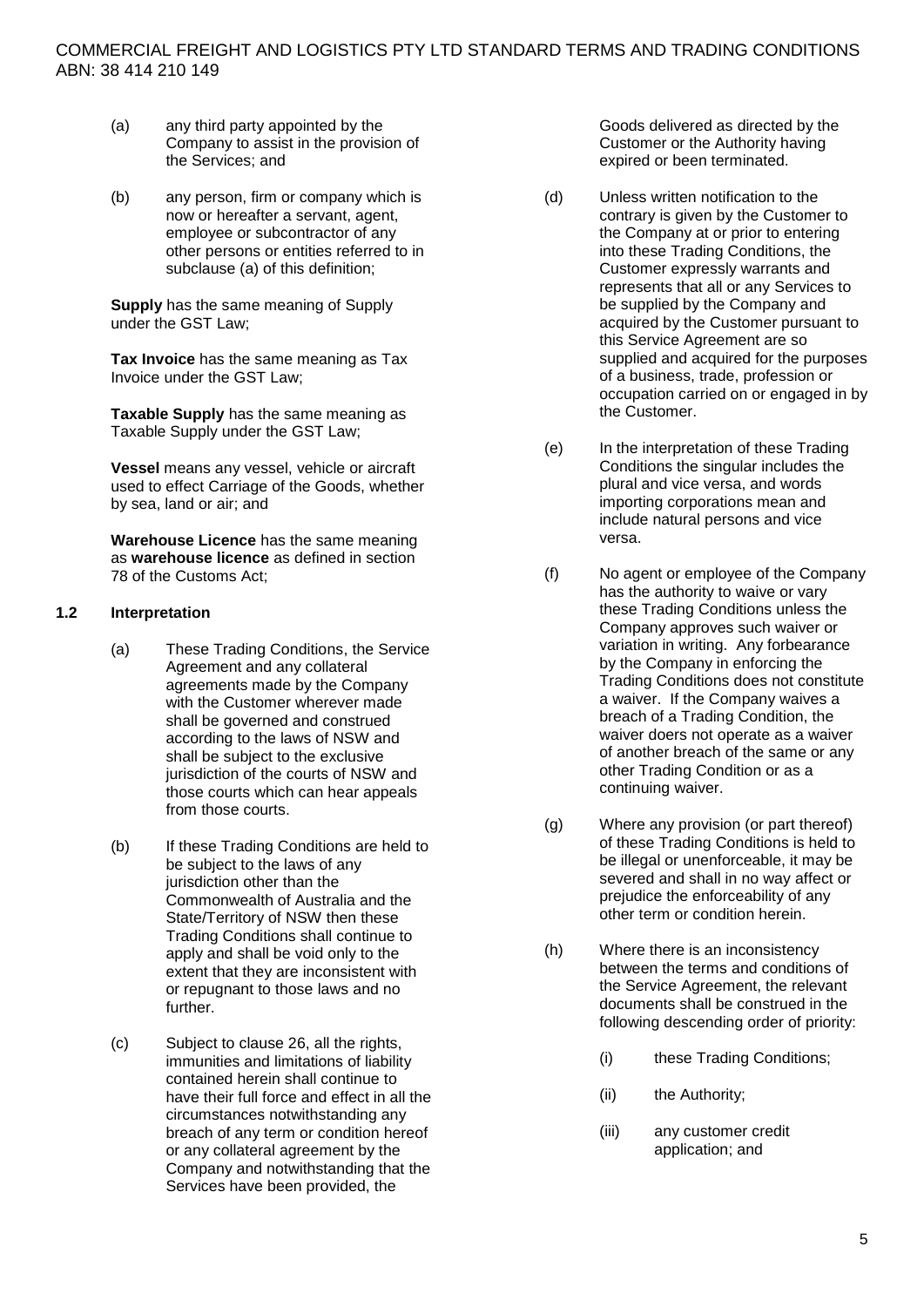- (iv) any fee quotation estimate or agreement.
- (i) Reference to any Laws or to any section or provision of any Laws includes any statutory modifications, re-enactments, substitutions or replacements thereof and all Laws issued thereunder.
- (j) Reference to any Convention or any Article of any Convention includes any modifications, substitutions or replacements thereof.
- (k) References to clauses are references to clauses in these Trading Conditions.
- (l) Headings have no effect on interpretation of the Trading Conditions.
- (m) These Trading Conditions do not affect any rights the Customer has under the Competition and Consumer Act.
- (n) If the Service Agreement between the Company and the Customer is a Consumer Contract or a Small Business Contract and is not a Shipping Contract:
	- (i) clause [25](#page-20-0) does not apply;
	- (ii) clause [26](#page-21-0) applies; and
	- (iii) the laws in force in the place in which the contract is made apply.
- (o) If the Service Agreement between the Company and the Customer is not a Consumer Contract or a Small Business Contract and/or is a Shipping Contract:
	- (i) clause [25](#page-20-0) applies; and
	- (ii) clause [26](#page-21-0) does not apply.

# Trading Conditions

# **2. Nature of Services**

(a) The Company carries on business as a Customs Broker under Part XI of the Customs Act and forwarding agent. The Company is not a common carrier and will accept no liability as such. All Services provided by the Company are governed solely by these Trading Conditions which, shall prevail over any terms and conditions of the Customer and any terms and conditions contained in any transport document including any bill of lading, waybill or consignment note except to the extent provided for in these Trading Conditions.

- (b) The Company reserves the right to open and weigh all packages and containers and do any other thing necessary in order to inspect all Goods at its discretion and at the Customer's expense.
- (c) The Company may refuse at its sole and absolute discretion to accept any Goods for Carriage without assigning any reason.
- (d) The Customer acknowledges that where terms of Carriage are limited pursuant to Convention, statute, Law, bill of lading or airway bill, and the transport of the goods extends or requires transport outside and beyond the terms provided for in that Convention, statute, Law, bill of lading or airway bill then the Customer may be required to enter into a further contractual agreement with the forwarder or carrier regarding that portion of transport in order to limit liability on behalf of the forwarder or carrier, or where the transport was unforeseen, the limitation of liability provisions in place for the foreseen transport will extend to the unforeseen transport, even where that liability provision does not envision transport of that kind.
- <span id="page-6-0"></span>(e) The Customer acknowledges and agrees that the Company, its agents, employees and contractors are obliged to comply with certain conditions and Laws in respect of Licences in relation to the Goods or Services and none of the Company, its agents, employees or contractors are in breach of these Trading Conditions or in their obligations to the Customer in complying with such conditions or Laws.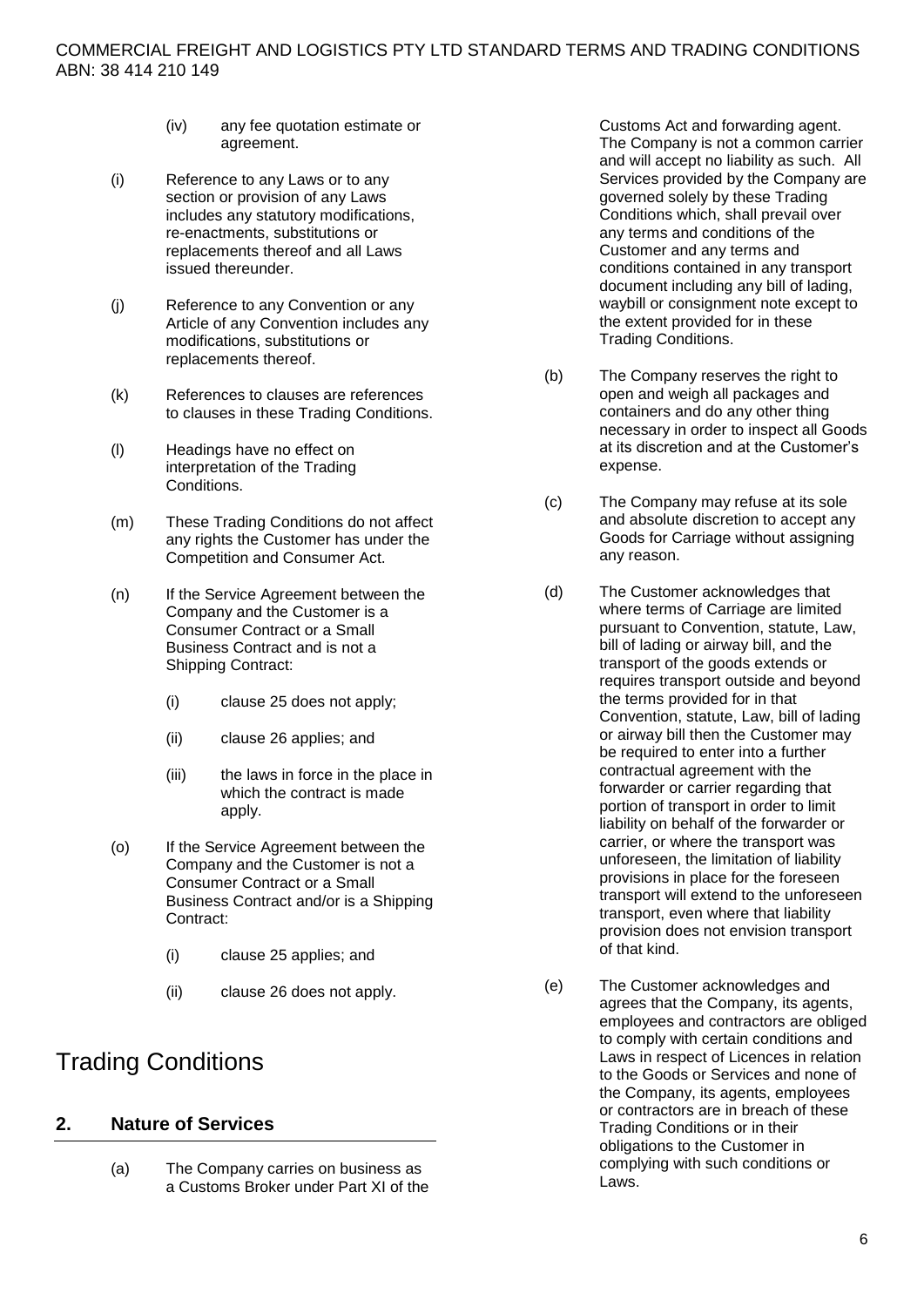- (f) Without limiting the generality of clause [2\(e\),](#page-6-0) the Customer further acknowledges and agrees that:
	- (i) the Company's Reporting Obligations may require the Company, its agents, employees and contractors to disclose a breach or possible breach of any Customs Related Law to any Government Authority;
	- (ii) none of the Company, its agents, employees and contractors will have any liability to the Customer or any other party arising from compliance with its Reporting Obligations or the conditions of its licences; and
	- (iii) the Customer must indemnify and keep indemnified the Company, its agents, employees and contractors from all costs and liabilities they incur in relation to their Reporting Obligations in respect of the Services or in relation to the Goods , including all legal costs which include, without limitation any legal costs incurred in determining whether a Reporting Obligation has arisen.

## **3. Power of attorney**

- (a) Subject to the effect of clause [3\(b\)](#page-7-0) of these Trading Conditions, by agreeing to these Trading Conditions the Customer, constitutes and appoints the Company as its lawful attorney with full irrevocable power and authority to take any and all action and to execute any and all documents and instruments, in the name of and on behalf of the Customer, as may be required or for the purpose of carrying out the terms of this agreement.
- <span id="page-7-0"></span>(b) Notwithstanding that the Customer appoints the Company as its attorney, the power and authority vested in the attorney is effective if and when the Customer fails to comply with a request within the required time or in the event of a default of the Customer.
- (c) The Customer acknowledges that the Company will not be liable for any loss or penalty incurred by the Customer as a result of:
	- (i) any delay by an attorney in exercising their powers; or
	- (ii) an attorney not exercising its powers.
- (d) The Customer indemnifies and will keep indemnified the Company against any reasonable loss or costs it suffers or incurs in exercising powers under this power of attorney.

## **4. Acceptance of Trading Conditions**

The Authorised Signatory acknowledges and agrees that it has received the Trading Conditions, understands the Trading Conditions and by either signing the Authority or instructing the Company to perform the Services, the Customer will be bound by the Trading Conditions.

## **5. Communications with the Company**

(a) Wherever it is necessary, for the purpose of these Trading Conditions or any other purpose whatsoever, for instructions to be given to the Company, such instructions will be valid only if given in writing, acknowledged by the Company in writing and given in sufficient time in all the circumstances for the Company reasonably to be able to adopt the instructions. Standing or general instructions, or instructions given late, even if received by the Company without comment, shall not be binding upon the Company. If the Company adopts standing or general instructions, or instructions given late, for one or more transaction for the Customer or any other party, that does not in any way affect the validity of those instructions in relation to any future transaction. No attempt by the Company to adopt late instructions will constitute an acceptance by the Company or affect the validity of those instructions.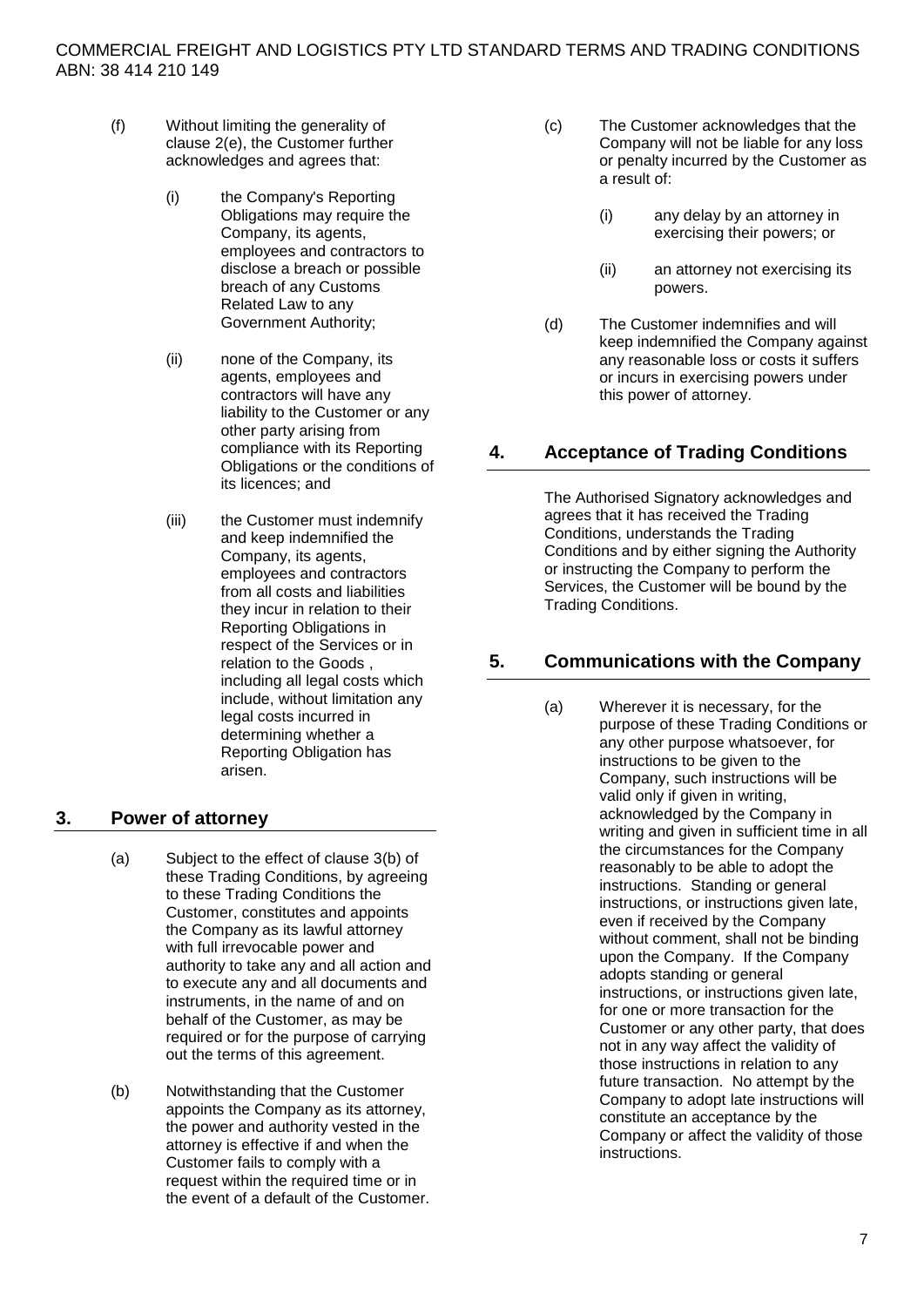(b) Notwithstanding any prior dealings between the Company and the Customer or any rule of law or equity or provision of any statute or regulation to the contrary, or any contracts, documents and other matter (including cash, cheques, bank drafts and other remittances) sent to the Company through the post shall be deemed not to have been received by the Company unless and until they are actually delivered to the Company at its office address or placed in the Company's post office box, if so addressed.

## <span id="page-8-2"></span>**6. Ability to appoint agents, Subcontractors and third parties**

Subject to, and in accordance with, these Trading Conditions, the Company agrees and the Customer hereby employs and authorises the Company as agent for the Customer to contract either in its own name as principal or as agent for the Customer with any Subcontractor for the Carriage, movement, transport or storage of the Goods or for the performance of all or any part of the Services pursuant to or ancillary to these Trading Conditions. Any such contract may be made upon the terms of contract used by the Subcontractor with whom the Company may contract for the Services and may be made upon the terms and subject to the conditions of any special contract which the Sub-contractor may in any particular case require, including in every case any term that the Sub-contractor may employ any person, firm or company for performance of the Services so contracted for.

# <span id="page-8-1"></span>**7. Payment, recovery of Fees and GST**

(a) The Company is entitled to retain and be paid all brokerages, commissions, allowances and other remunerations customarily retained by or paid to shipping and forwarding agents and (where the Company accepts specific instructions under clause [11](#page-14-0) to effect insurance) insurance brokers whether declared or otherwise and no such brokerage, commission or allowance or other remuneration shall be payable or allowable to the Customer or its principal (if any). The Company may charge by weight, measurement or value and may at any time reweigh,

remeasure or revalue the Goods (or request the same) and charge additional fees accordingly.

- (b) Quotations as to Fees and other charges are given on the basis of immediate acceptance and subject to the right of withdrawal or revision by the Company. Quotations are valid only for the specified weight and volume ranges quoted and for the designated services and standard of services quoted. If any changes occur in the rates of freight, insurance premiums, exchange rates, warehousing, statutory fees or any other charges applicable to the Goods, quotations and charges are subject to revision accordingly with notice or, if it is not reasonably practicable, without notice to the Customer.
- <span id="page-8-0"></span>(c) If any changes occur in the rates of freight, insurance premiums, exchange rates, warehousing, statutory fees or any other charges applicable to the Goods or associated with the Services, quotations and Fees are subject to revision accordingly with notice or, if it is not reasonably practicable, without notice to the Customer.

Without limiting the generality of subclause [7\(c\)](#page-8-0) if a change in law, regulation, statutory instrument, or Government Ruling or of any requirement of a Government Authority causes an increase in the costs associated with performance of the Service by the Company, including without limitation, through the introduction of fees, levies, charges, duties or tax, the Company is entitled to recover such additional costs incurred by it and the Fees are subject to revision accordingly with notice or, if it is not reasonably practicable, without notice to the Customer.

- (d) If, at any time before or whilst these Trading Conditions are operative, Carbon Legislation is in force, imposed or varied, or the impact of Carbon Legislation varies, then the Customer is liable to pay the Company for any Carbon Costs (or increases in Carbon Costs) incurred by the Company.
- (e) The Company shall under no circumstances be precluded from raising a debit in respect of any fee or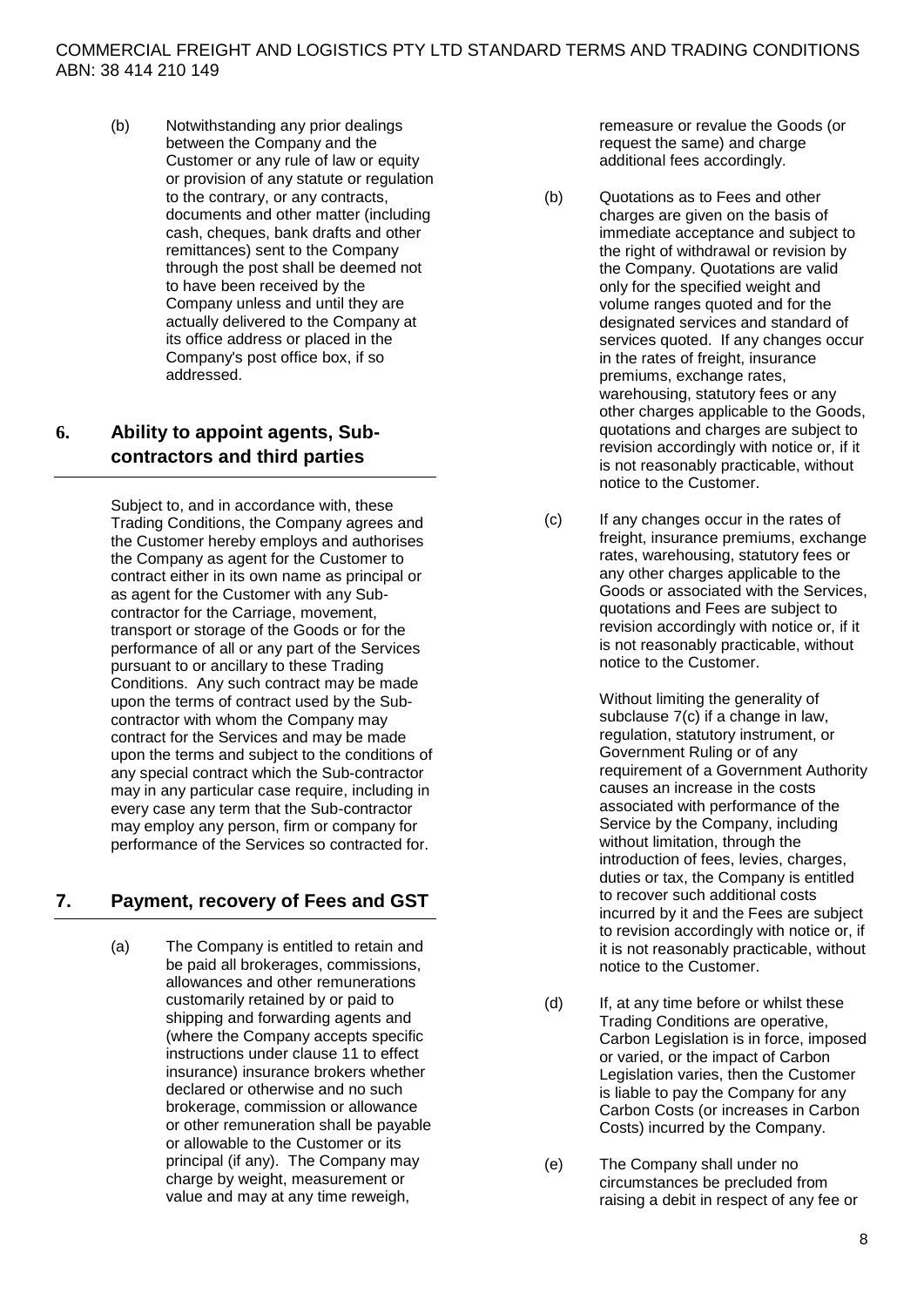disbursements lawfully due to it, notwithstanding that a previous debit or debits (whether excluding or partly including the items now sought to be charged) had been raised and whether or not any notice was given that further debits were to follow.

- <span id="page-9-1"></span><span id="page-9-0"></span>(f) This subclause [7\(f\)](#page-9-0) applies if the Company is or may become liable to pay GST in relation to any Supply under these Trading Conditions:
	- (i) unless otherwise stated, all charges quoted are exclusive of the GST imposed under the GST Law;
	- (ii) the Customer shall be responsible for payment of any GST liability in respect of the Services as provided by the Company or by third parties or Sub-contractors which shall be payable at the same time as the GST-exclusive consideration;
	- (iii) the Customer must also pay GST on the Taxable Supply to the Company, calculated by multiplying the GST exclusive consideration by the GST Rate;
	- (iv) GST shall be payable by the Customer without any deduction or set-off for any other amount at the same time as the GST exclusive consideration is payable;
	- (v) the Company agrees to provide the Customer with a Tax Invoice to enable the Customer to claim an Input Tax Credit; and
	- (vi) if the Customer defaults in the payment on the due date of any amount payable under subclause [7\(f\)\(ii\)](#page-9-1) then without prejudice to any other remedies of the Company and upon demand by the Company, the Customer shall pay to the Company an amount equal to the amount of any damages or interest or additional GST that may become payable by the

Company due to the default of the Customer.

- (g) All amounts due to the Company in Australia are payable in Australian dollars. The Company is entitled to charge a currency conversion premium when converting receivables into Australian currency.
- (h) The Customer agrees that the Fees will be paid within 14 days of the date of an invoice statement or as otherwise determined by the Company.
- (i) If any amounts payable or due under any agreement between the Company and the Customer (including, without limitation, amounts payable pursuant to subclause [10\(a\)](#page-11-0) or fees payable for Services provided by the Company) are not made within seven days of the due date, the Customer will be in default and without limiting any other rights of the Company, the Customer shall pay to the Company, by way of liquidated damages, interest to be calculated in accordance with the Westpac Bank business overdraft reference rate on the amount outstanding calculated from the due date until payment is made in full. The Company may take any legal proceedings to recover amounts owing pursuant to these Trading Conditions.
- (j) The Company reserves the right to offset any amounts receivable from the Customer against any amounts payable to that Customer or any company affiliated with the Customer or any Related Body Corporate of the Customer. This right exists irrespective of the date the liability has been created or debt incurred with the Company.
- <span id="page-9-2"></span>(k) The Company, its servants or agents shall have a special and general lien on the Assets and a right to sell the Assets whether by public or private sale or auction without notice, for Fees, freight, demurrage, detention charges, duty, fines, penalties, salvage, average of any kind whatsoever and without limitation, any and all Debts, charges, expenses or other sums due and owing by the Customer or the Customer's principals, servants or agents. In addition, the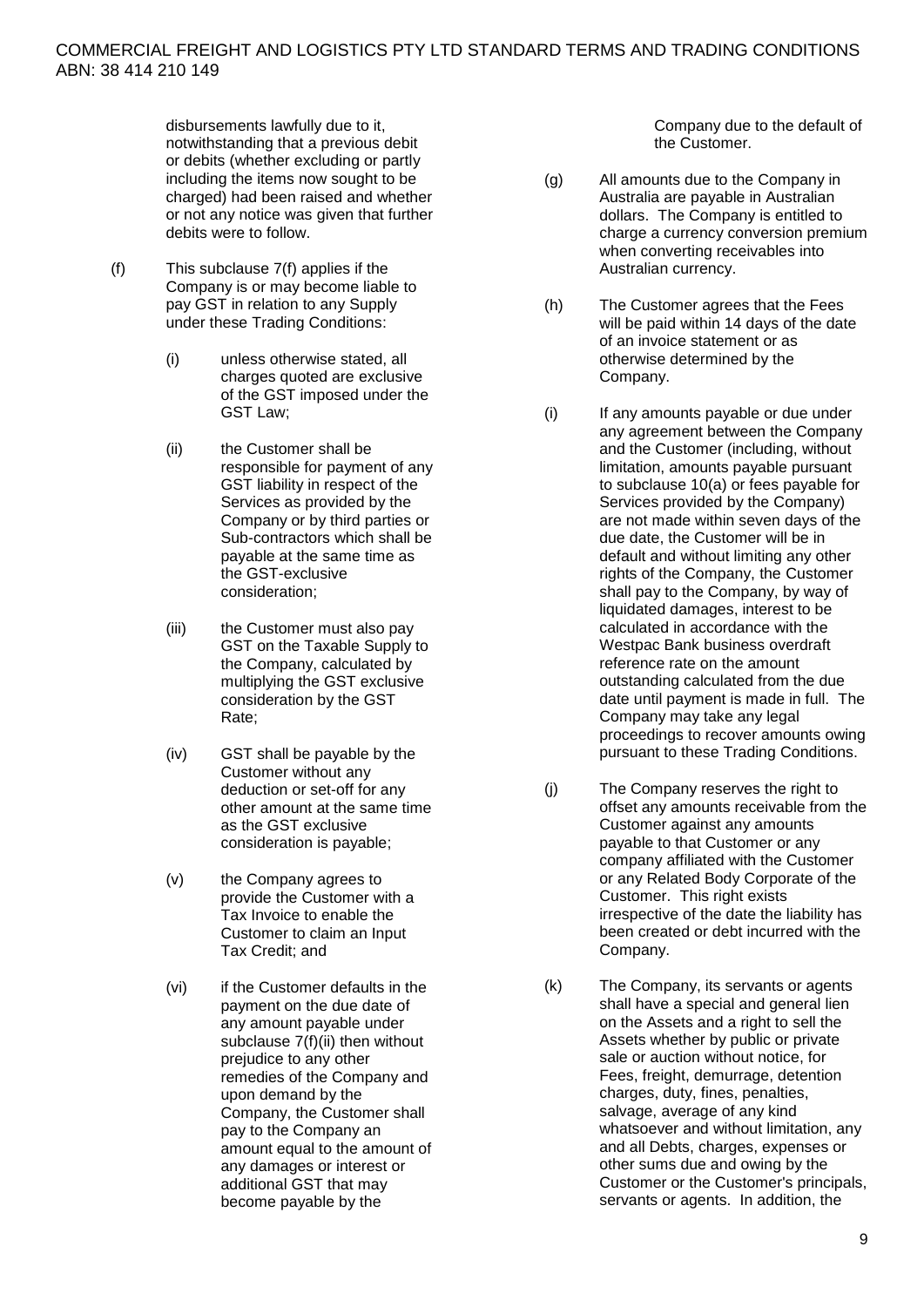lien shall cover the costs and expenses of exercising the lien including without limitation, the costs of sale and reasonable legal fees.

<span id="page-10-0"></span>(l) The lien and rights granted by subclause [7\(k\)](#page-9-2) shall survive delivery of the Assets and the Company shall be entitled to retain the proceeds of sale of the Assets in respect of any outstanding amounts referred to in this clause. The Company sells or otherwise disposes of such Assets pursuant to subclause [7\(k\)](#page-9-2) as principal and not as agent and is not the trustee of the power of sale.

## <span id="page-10-1"></span>**8. Personal property securities**

- (a) Without limiting the generality of subclauses  $7(K) - 7(I)$ , the Customer acknowledges that the Company shall have a Security Interest which attaches over any Assets which are the subject of the Services and in the Company's possession. The Customer acknowledges and consents to the registration and perfection of the interest set out in this subclause [8\(a\)](#page-10-1) for the purposes of the PPSA.
- (b) The Customer warrants that it has rights in the Assets and the power to transfer rights in the Assets to the Company.
- (c) The Customer acknowledges that it must sign the Authority and if it does not sign the Authority it must adopt or accept these Trading Conditions by conduct.
- (d) The Customer warrants that it has not, and that it will not grant any other Authority in respect of the Services which the Company has been granted Authority.
- (e) The Customer must not grant any other person a Security Interest in respect of the Assets.
- (f) The Customer must not allow an Excluded Interest to exist over the Goods.
- (g) To the maximum extent permitted by law, if the PPSA applies, the Customer irrevocably waives any rights the Customer may have to:
- (i) receive notices or statements under sections 95, 121(4), 125, 130, 132(3)(d), 132(4) and 135 of the PPSA;
- (ii) redeem the Assets under section 142 of the PPSA;
- (iii) reinstate these Trading Conditions under section 153 of the PPSA; and
- (iv) receive a verification statement (as defined in the PPSA).
- (h) The Customer agrees to do anything (such as obtaining consents, signing and producing documents, producing receipts and getting documents completed and signed) which the Company asks and considers necessary for the purposes of:
	- (i) ensuring that a Security Interest is created under these Trading Conditions is enforceable, perfected and otherwise effective; or
	- (ii) enabling the Company to apply for any registration, or give any notification, in connection with a Security Interest created under these Trading Conditions so that the Security Interest has the priority required by the Company,

including anything the Company reasonably asks the Customer to do in connection with the PPSA.

## <span id="page-10-2"></span>**9. Warranties by the Customer**

- (a) The Customer (on behalf of itself, the consignor and the consignee) warrants to the Company that:
	- (i) it is either the owner of the Goods, or the authorised agent of the owner of the Goods with authority to bind the owner to act or otherwise have authority to arrange the Services under the Service Agreement;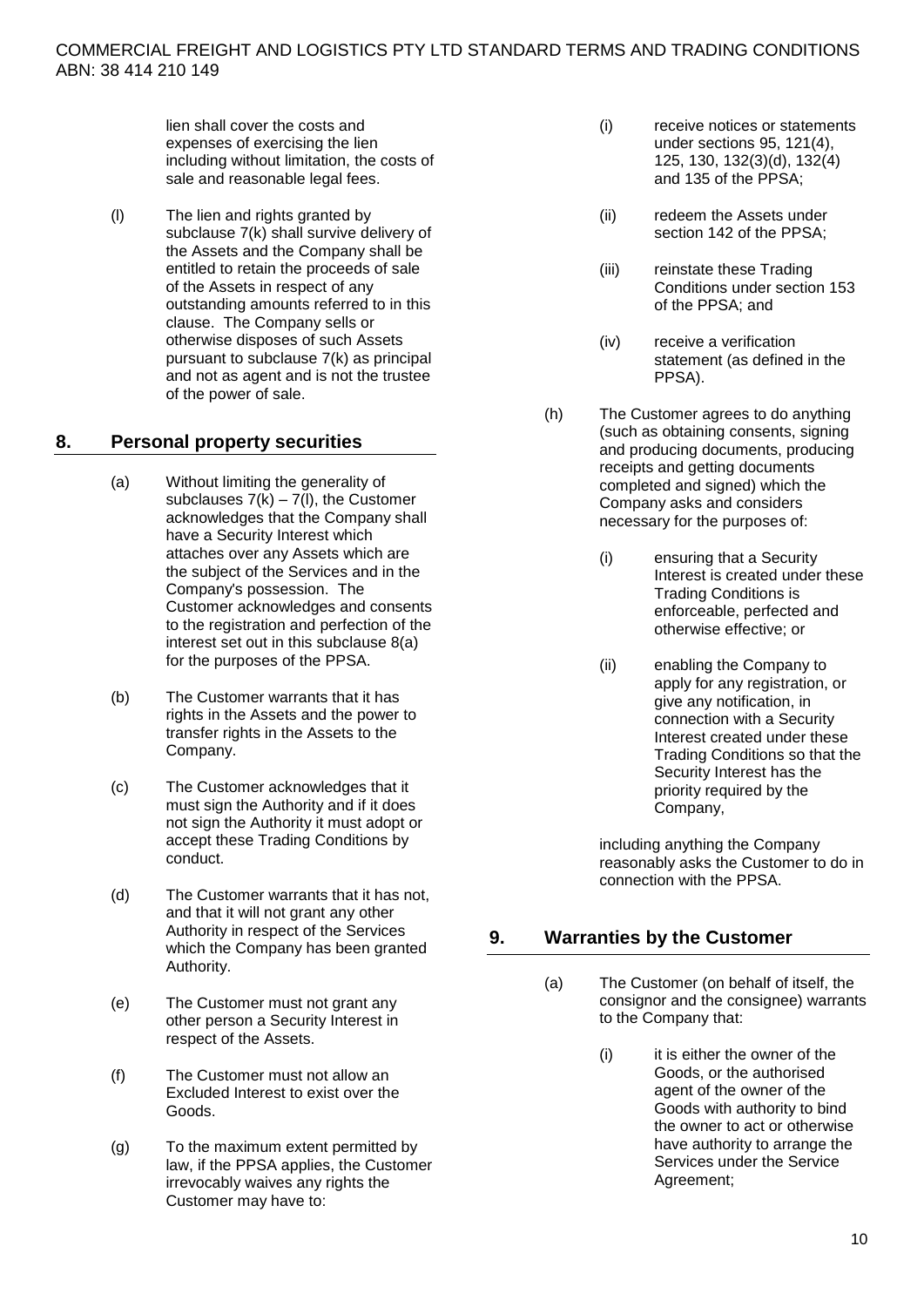- (ii) it has not granted any other person a Security Interest in respect of the Assets;
- (iii) it has not allowed an Excluded Interest to exist over the Goods and an Excluded Interest does not exist over the Assets;
- (iv) it will maintain appropriate insurance in respect of the Goods and will not do anything which might void any insurance policy held by the Customer or the Company;
- (v) it will provide all documents, information and assistance required by the Company to comply with the requirements of the Government Authorities in an accurate and timely fashion as required by those Government Authorities;
- (vi) it will retain all documents or records in the manner required by the Government Authorities;
- (vii) it will observe all requirements of any Government Authorities;
- (viii) it will maintain as confidential the terms of the Authority and these Trading Conditions;
- (ix) it has complied with all Laws and regulations of any Government Authorities relating to the nature, condition, packaging, handling, storage, weight and Carriage of the Goods including all Laws prescribed by the RSA;
- (x) the Goods are packed to withstand ordinary risks of handling storage and Carriage, having regard to their nature;
- (xi) the Goods are not Dangerous Goods except to the extent that the Parties have agreed in writing to the carriage of Dangerous Goods;
- (xii) the Goods and their Carriage do not contravene any Laws;
- (xiii) it will comply at all times with all Privacy Laws in relation to the Service Agreement, the Goods and the Services at all times and will notify the Company of any issues or requirements under such laws in relation to the Service Agreement, the Goods or Services of which the company should be aware; and
- (xiv) it will comply at all times with all OHS Laws in relation to the Service Agreement, the Goods and the Services, and will notify the Company of any issues or requirements under such laws in relation to the Service Agreement, the Goods or the Services of which the Company should be aware, or which may affect the Company's ability to comply with all OHS Laws.
- (b) The Customer acknowledges that a breach or failure to observe all or any of the warranties in subclause [9\(a\)](#page-10-2) could lead to penalties or damages to the Customer and also to the Company and the Customer agrees to provide the indemnity to the Company on account of such penalties or damages pursuant to claus[e 10.](#page-11-1)

# <span id="page-11-1"></span><span id="page-11-0"></span>**10. Indemnity by the Customer**

- (a) Without limiting the effect of these Trading Conditions, the Customer agrees to indemnify and keep indemnified the Company for:
	- (i) any loss or damage directly or indirectly caused by the Goods or by breach of these Trading Conditions by the Customer;
	- (ii) amounts of Customs Duty, GST and other payments made to Government Authorities by the Company on behalf of the Customer;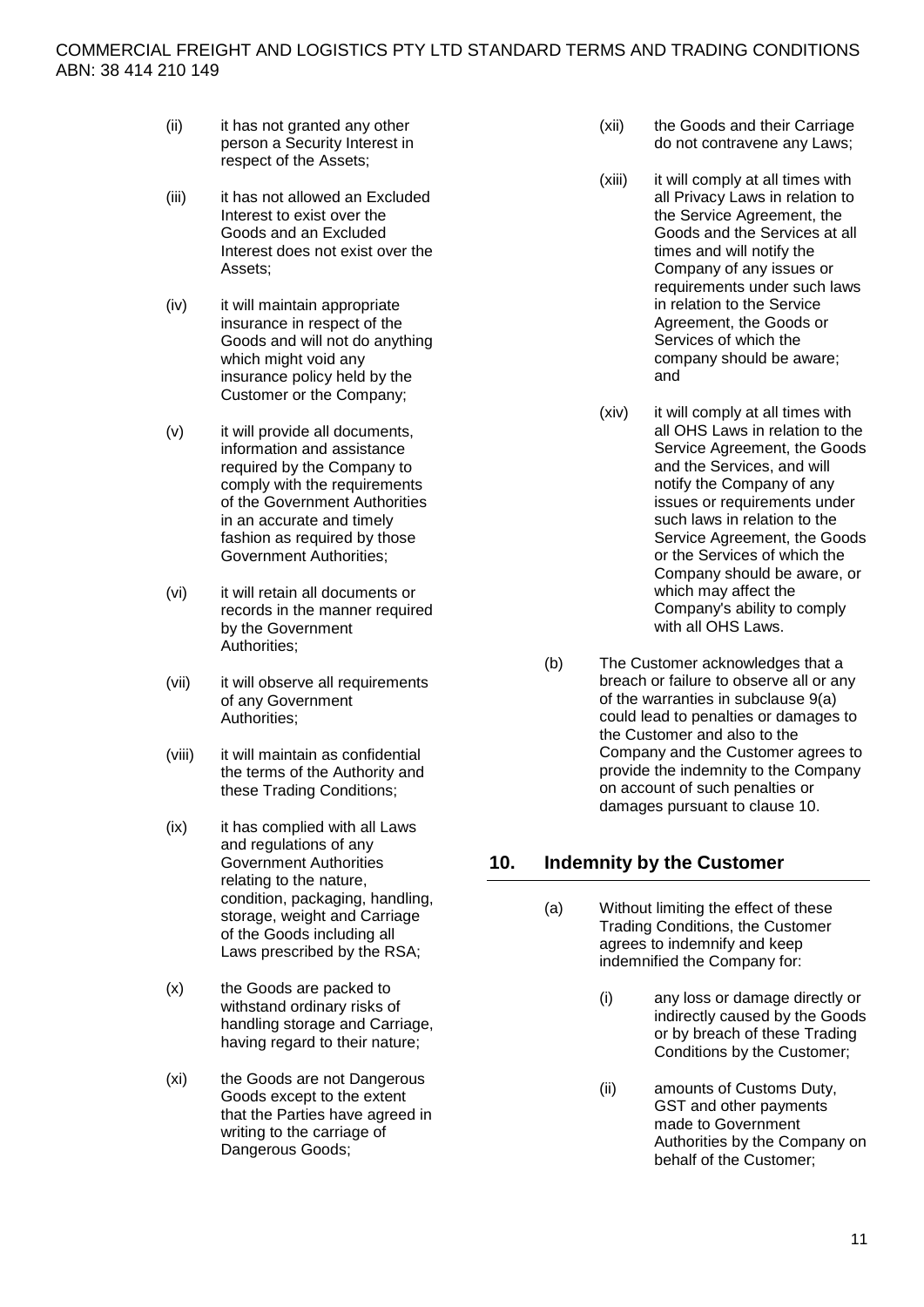- (iii) any penalties payable by the Company (whether pursuant to a court order or pursuant to an Infringement Notice) due to the Customer:
	- (A) providing information that is incorrect or misleading;
	- (B) omitting to provide material information required to the **Government** Authorities;
	- (C) omitting to provide information required by the Company to properly carry out the Services and/or comply with the conditions of any Licences;
	- (D) providing information in a manner which does not enable the Company to comply with the requirements of the Government Authorities for reporting in prescribed periods; and/or
	- (E) failing to provide information or documentation requested by the Company;
- (iv) penalties associated with the failure by the Customer to maintain or provide its documents or records in the manner and at the time contemplated by the Government Authorities;
- (v) penalties associated with any omission of information required to be provided to any Government Authorities;
- (vi) penalties associated with making or causing to be made, statements which are false or misleading to Government Authorities, except to the extent that such statements were made by the Company in

the knowledge that such statements were false or misleading;

- (vii) penalties associated with providing misleading or deceptive information regarding the status of Goods, whether pursuant to the Competition and Consumer Act or other legislation;
- (viii) penalties imposed by any RSA for any breach of the Laws governing to the Carriage of goods by road or any breach, act or omission arising out of or pursuant to the Chain of Responsibility obligations or the National Heavy Vehicle Law;
- (ix) damages payable by the Company from the failure of the Customer to return any container or transport equipment involved in Carriage in the time required by the contract between the Company and the supplier or owner of that container or other transport equipment;
- (x) demurrage or other charge for detention or failure to return items provided by the Company pursuant to contracts with other parties;
- (xi) liabilities or costs incurred by the Company on behalf of the Customer associated with the Services including, without limitation, amounts paid to carriers of goods for the Carriage of Goods or cleaning of containers (whether Sub-Contractors or otherwise and amounts incurred by the Company in exercising its rights pursuant to these Trading Conditions);
- (xii) damages payable by the Company arising from or contributed to by errors or misrepresentations by the Customer;
- (xiii) losses or damage incurred by the Company due to a breach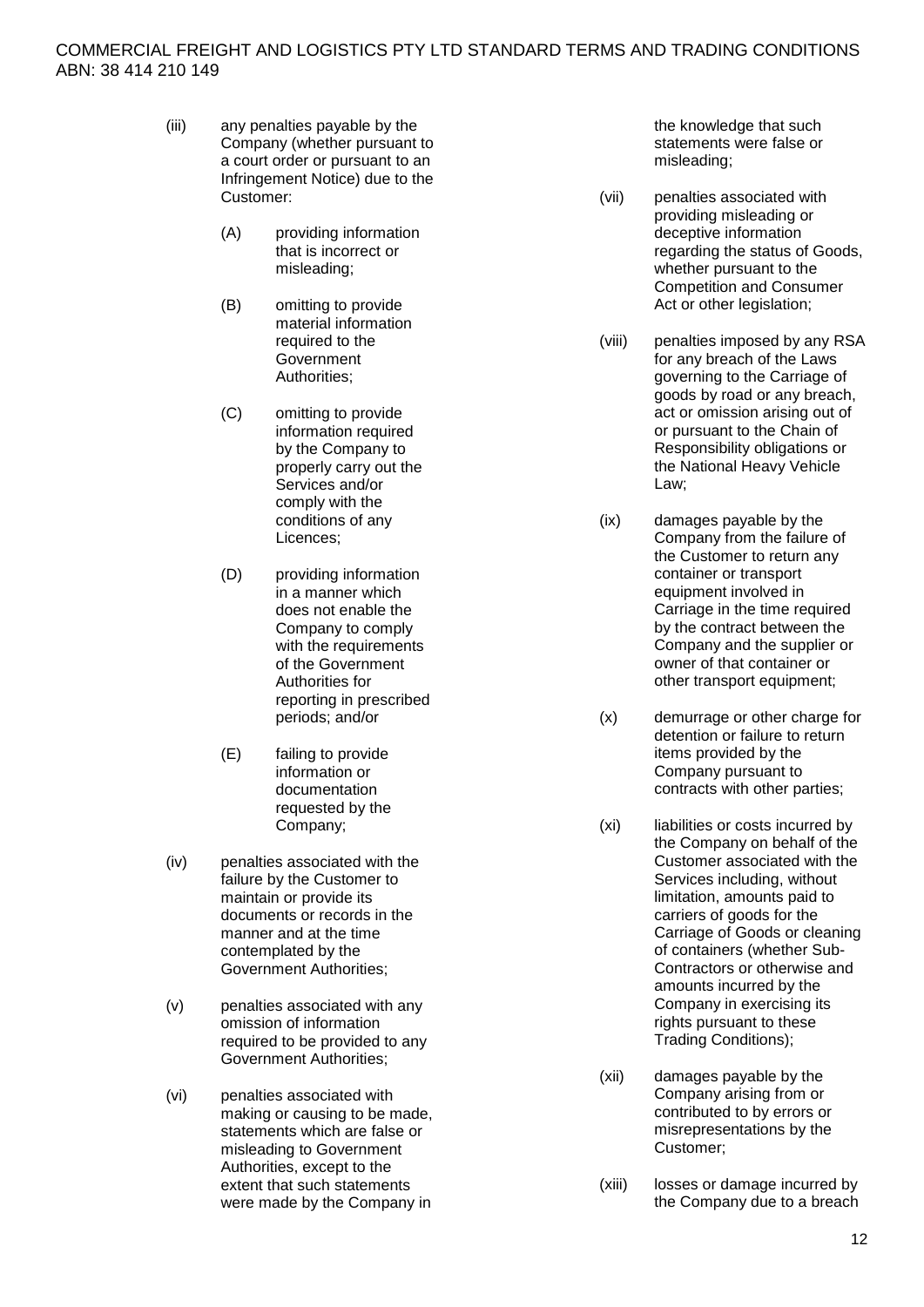by the Customer of any of the warranties in subclause [9\(a\);](#page-10-2)

- (xiv) all expenses directly or indirectly incurred arising out of or in connection with the entry of an officer of any Government Authorities or other authorised person on the premises of the Company for the purpose of exercising any powers pursuant to the requirements of any Government Authorities and/or inspecting, examining, making copies of, taking extracts of documents on the premises to the extent that the exercise of the powers is related to the Services;
- (xv) any Customs Duty, GST or other charge assessed against the Company in relation to the Goods or Services;
- (xvi) any charges levied by Government Authorities for examination and treatment of the Goods;
- (xvii) any costs, charges or fees, including legal fees, incurred in obtaining any Customs Advices whether or not the Company directed or requested the Customer to obtain the Customs Advices;
- (xviii) any costs, charges or fees, including legal fees reasonably incurred by the Company in obtaining any Customs Advices on behalf of the Customer if, at its sole discretion, the Company considers it reasonably necessary to do so;
- (xix) any costs or charges incurred by the Company as a result of or in connection with a direction or request from any Government Authority in relation to the Goods or Services;
- (xx) any costs or charges incurred by the Company as a result of or in connection with a suspension or cancellation by

any Government Authority of an ATD in relation to the Goods or Services;

- (xxi) any costs or charges incurred by the Company as a result of or in connection with any variation by any Government Authority of conditions of Licences or the addition by any Government Authority of new conditions on Licences in relation to the Goods or Services;
- (xxii) any costs, charges or penalties incurred by the Company as a result of or in connection with any breaches of any Licences in relation to the Goods or Services;
- (xxiii) any costs or charges incurred by the Company as a result of or in connection with any suspension or cancellation of Licences by any Government Authority in relation to the Goods or Services;
- (xxiv) any costs or charges incurred by the Company as a result of or in connection with the Company complying with any conditions or Laws in respect of any Licences in relation to the Goods or Services;
- (xxv) any costs or charges incurred by the Company pursuant to subclauses [21\(c\),](#page-18-0) [21\(d\)](#page-18-1) and [21\(e\);](#page-19-0)
- (xxvi) any costs, charges or penalties associated with the Company being deemed to be the Shipper in any arrangements for the transport or movement of the Goods for the Customer whether payable to a Government Authority or otherwise; and
- (xxvii) any costs or charges incurred in recovering any amounts payable to the Company (including, without limitation, costs of legal proceedings).
- (b) The Customer agrees to pay any amounts claimed pursuant to the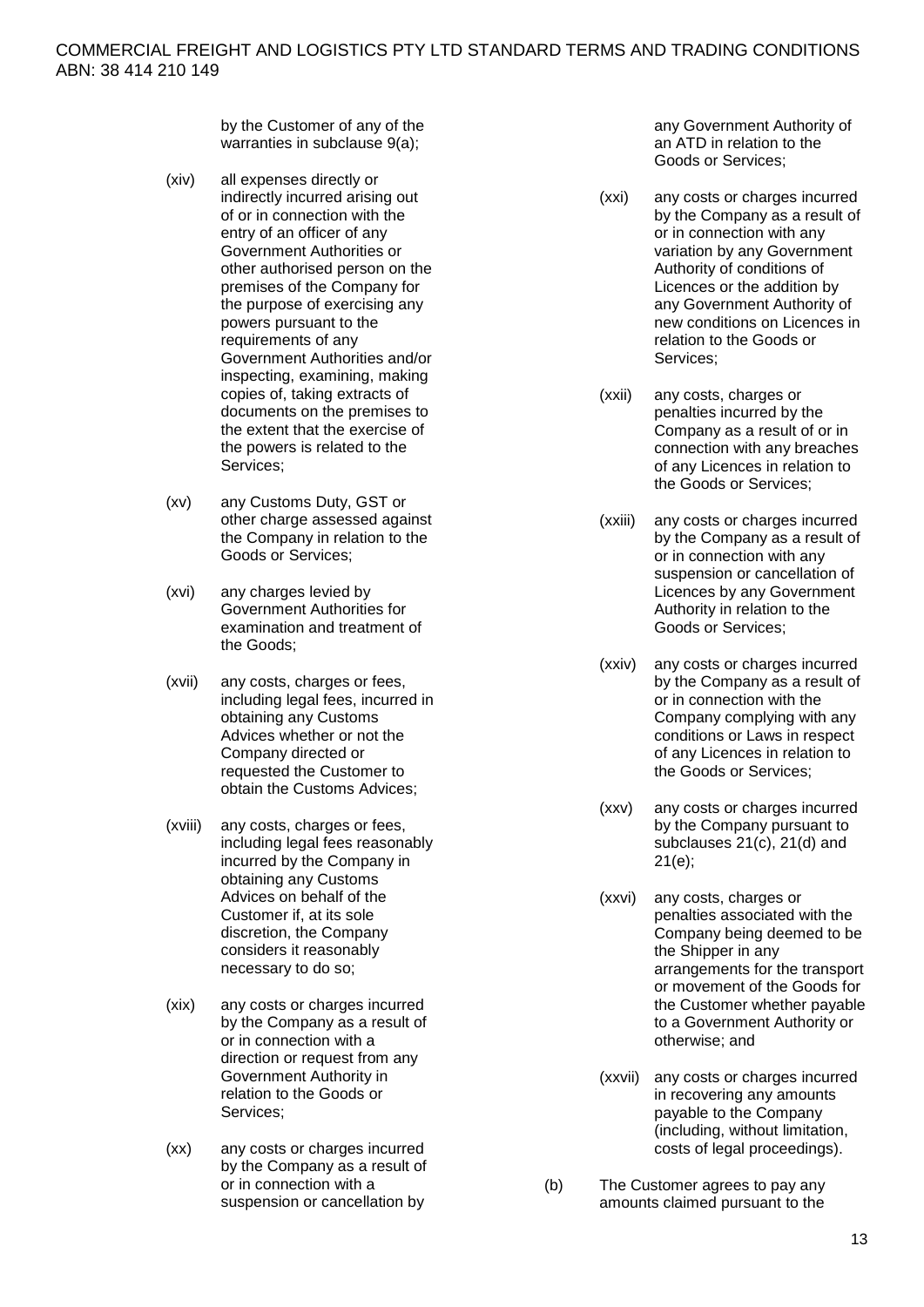indemnity in subclause [10\(a\)](#page-11-0) within 7 days of demand by the Company.

- <span id="page-14-4"></span>(c) The nature of the indemnity provided pursuant to subclause [10\(a\)](#page-11-0) will include, without limitation, all penalties, liabilities, all losses (including indirect and Consequential Loss) and damages assessed against the Company and its officers and employees, together with all legal costs incurred by the Company (calculated on a solicitor/client basis). The indemnity shall continue in force and effect whether or not the Goods have been pillaged, stolen, lost, damaged or destroyed.
- <span id="page-14-1"></span>(d) For the purposes of clause [10](#page-11-1) the Customer agrees that the Company may take whatever actions as are necessary for the Company to comply with the terms of its Licences including, without limitation, complying with its Reporting Obligations.
- <span id="page-14-2"></span>(e) For the purposes of subclause [10\(d\)](#page-14-1) the Customer agrees that the Company may take such actions as are necessary to comply with the terms of its Licences whether or not any breach or suspected breach exists in relation to or connection with the Goods or Services provided by the Company.
- (f) Without limiting anything in subclause [10\(e\)](#page-14-2) the Customer indemnifies the Company against any penalties, interest, tax or additional duty that is payable as a result of the Company providing information or making statements to any Government Authority as are necessary for the Company to comply with the terms of its Licences or Customs Related Laws.
- (g) The Company may execute all or any of its rights pursuant to clause [7](#page-8-1) to recover any amounts owing pursuant to this clause [10.](#page-11-1)
- (h) There is no need for the Company to suffer or incur any losses, costs, damages, liabilities, judgments, penalties or expenses before requiring payment from the Customer.

## <span id="page-14-0"></span>**11. Insurance**

The Company shall not effect insurance on the Goods except upon receipt of express instructions given in writing by the Customer and the Customer's written declaration as to the value of the Goods. All such insurances effected by the Company are subject to the usual exceptions and conditions of the policies of the insurer or underwriter taking the risk. At the discretion of the Company such insurance may name the Customer or owner as insured. In the event of any dispute in regard to liability under any such insurance policy for any reason whatsoever the Customer or other insured shall have recourse against the insurer or underwriter only and the Company shall have no liability or responsibility in relation to any such insurance policy.

## <span id="page-14-3"></span>**12. Storage and transport**

- (a) Subject to express instructions in writing given by the Customer and accepted by the Company in writing (and without limiting the generality of clause [6\)](#page-8-2), the Company reserves to itself complete freedom to decide upon the means, route and procedure to be followed in the handling, storage and transportation of the Goods and is entitled and authorised to engage Subcontractors to perform all or any of the functions required of the Company upon such terms and conditions as the Company in its absolute discretion may deem appropriate.
- (b) The Customer agrees that:
	- (i) the value of the Goods shall not be declared or inserted in a Bill of Lading or a sea carriage document for the purpose of extending a ship or carrier's liability under the *Carriage of Goods by Sea Act 1991* and *Carriage of Goods by Sea Regulations 1998* except upon express instructions given by the Customer;
	- (ii) in the case of Carriage by air, no option or declaration of value to increase air-carrier's liability under: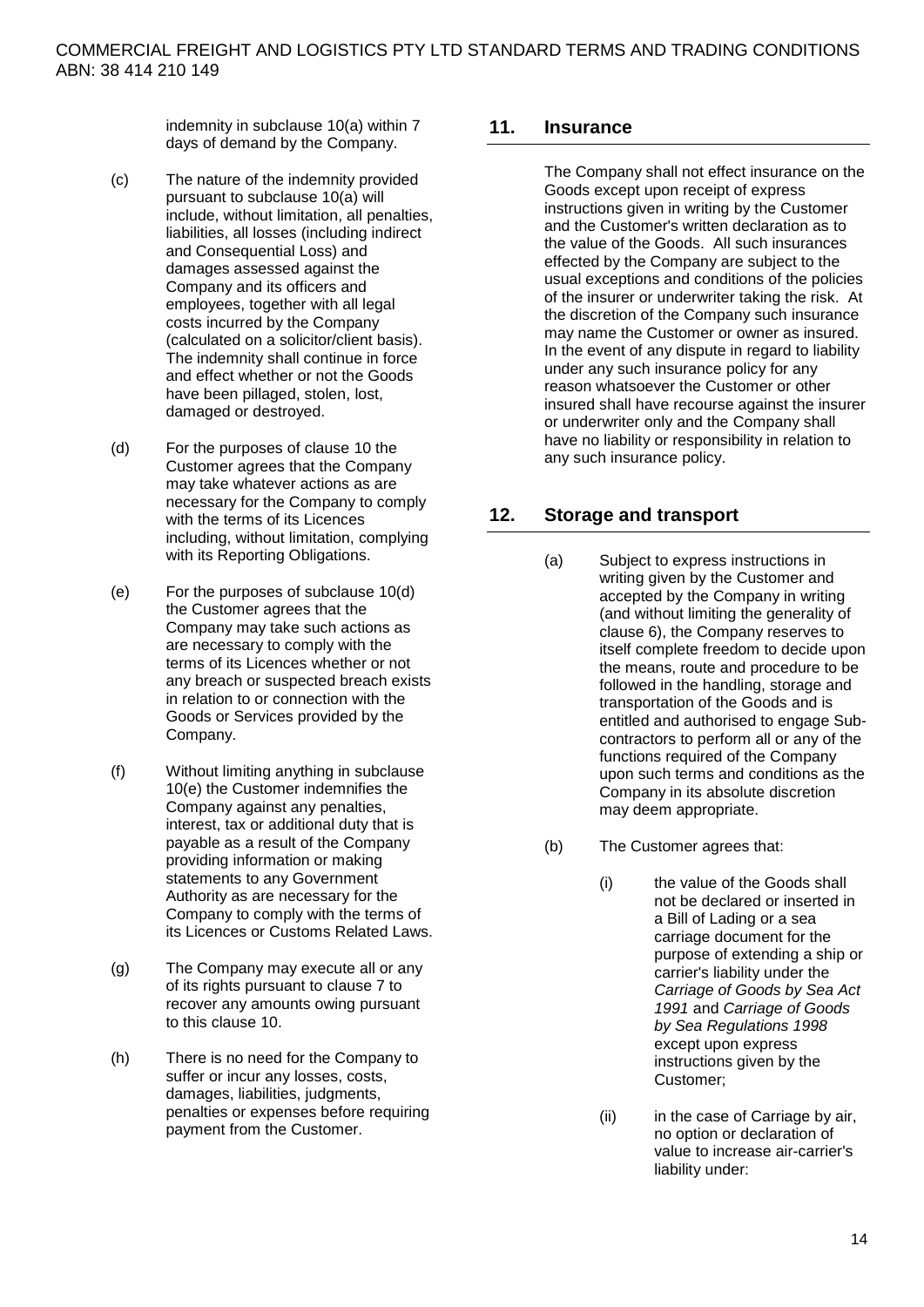- (A) Article 22 of Schedule 1A to the *Civil Aviation (Carrier's Liability) Act 1959*; or
- (B) Article 22(2) of Schedule 1, 2, 4 or 5 to the *Civil Aviation (Carrier's Liability) Act 1959*,

will be made except on express instruction given in writing by the Customer;

- (iii) in the case of Carriage by land, or any Carriage ancillary to the Carriage mentioned above and not expressly provided for under any contract within these Trading Conditions, under Convention or under any statute or Law, the Customer agrees that the value of the Goods shall not be declared or inserted into a contractual document or as part of the trading terms for the purpose of extending the forwarder or Carrier's liability under any circumstance except upon express conditions agreed to in writing by the Carrier or forwarder who expressly elect to waive that right;
- (iv) in all other cases where there is a choice of charges by Carriers, warehousemen, stevedores or others according to the extent of the liability assumed by the Carriers, warehousemen, stevedores or others, no declaration of value (where optional) will be made for the purpose of extending liability, and the Goods will be forwarded or dealt with at the Customer's risk for minimum charges, unless express instructions in writing to the contrary are given by the Customer;
- (v) the Company shall have no obligation to take any action in respect of any Goods that may be recognisable as belonging to the Customer unless it has received suitable instructions

relating to such Goods together with all necessary documents. In particular, the Company shall not be obliged to notify the Customer of the existence or whereabouts of the Goods or to examine them or to take any other steps for their identification, protection or preservation or for the preservation of any claim by the Customer or any other party against the Carrier, insurer or any third party; and

(vi) all Goods moved by air are subject to volumetric conversion on the basis of one kilo being the equivalent of six thousand cubic centimetres. Goods moved by other means are subject to volumetric conversion on the basis of relevant industry standards or as modified by the Carrier's standard trading conditions.

## **13. Perishable, non-deliverable, uncollected, hazardous and damaged Goods**

- <span id="page-15-0"></span>(a) Where the Goods are perishable and are not taken up immediately upon arrival or are insufficiently or incorrectly addressed or marked or otherwise not identifiable, they may be sold or otherwise disposed of with or without notice to the Customer, consignor, owner or consignee of the Goods and payment or tender of the net proceeds of any sale after deduction of all costs, expenses and charges incurred by the Company in effecting such sale or disposal shall be equivalent to delivery.
- <span id="page-15-1"></span>(b) Where the Goods are non-perishable and cannot be delivered either because they are insufficiently or incorrectly addressed or marked or otherwise not identifiable or because they are uncollected or not accepted by the consignee they may be sold or returned at the Company's option at any time after the expiration of 21 days from a notice in writing sent to the Customer at the address which the Customer gave to the Company on delivery of the Goods. All costs,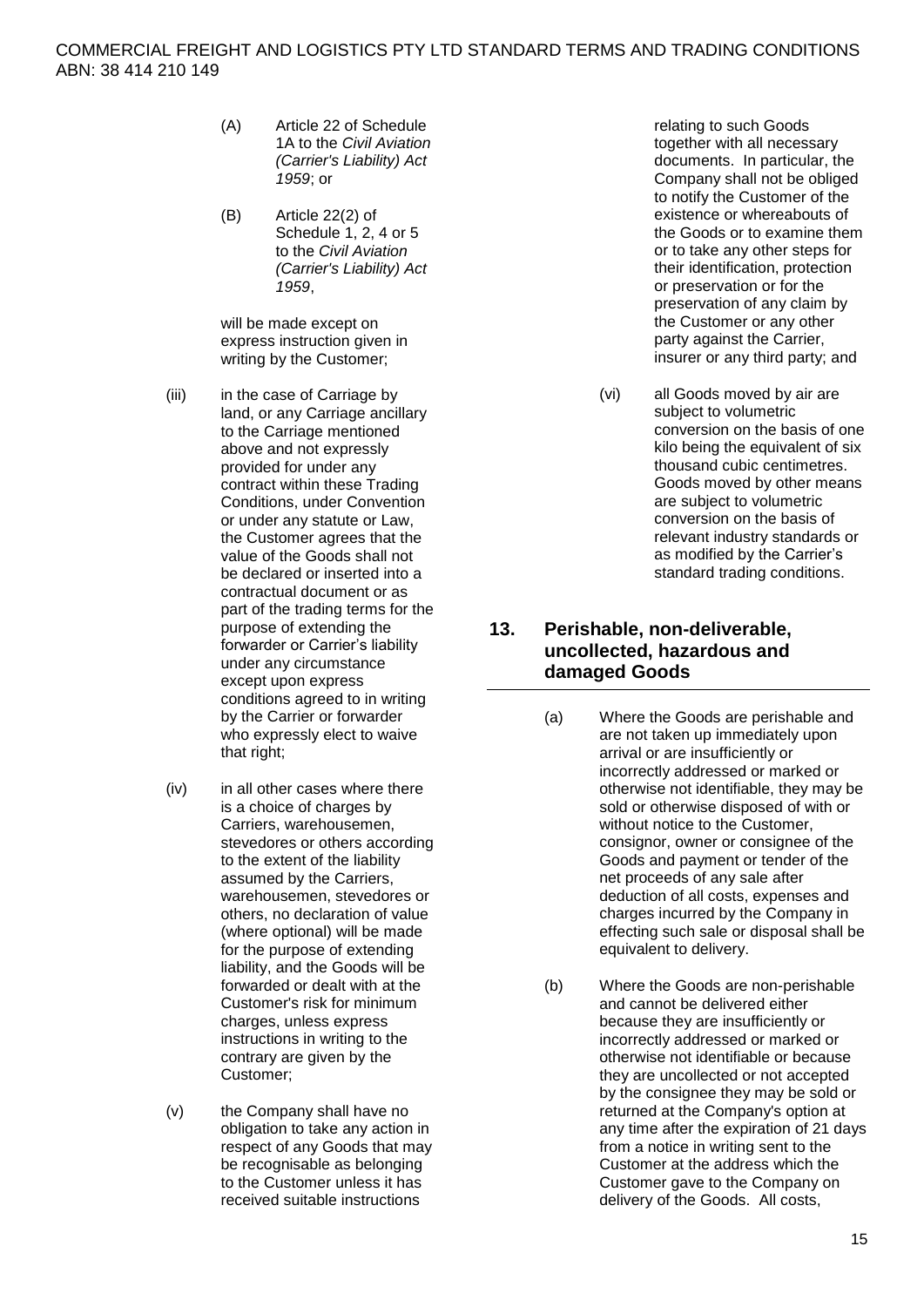charges and expenses incurred by the Company and arising in connection with the storage, sale or return of the Goods shall be paid by the Customer and may be deducted from the proceeds of the sale of the Goods.

- <span id="page-16-0"></span>(c) Where the Goods are stored by the Company for the Customer and they are uncollected for whatever reason they may be sold or returned at the Company's option at any time after the expiration of 21 days from a notice in writing sent to the Customer at the address which the Customer gave to the Company on delivery of the Goods. All costs, charges and expenses incurred by the Company and arising in connection with the storage, sale or return of the Goods shall be paid by the Customer and may be deducted from the proceeds of the sale of the Goods.
- $(d)$  In respect of subclauses [13\(a\),](#page-15-0) [13\(b\)](#page-15-1) and [13\(c\),](#page-16-0) the Company sells or otherwise disposes of such Goods as principal and not as agent and is not trustee of the power of sale.
- (e) In the event that any sale of Goods pursuant to subclauses [13\(a\),](#page-15-0) [13\(b\)](#page-15-1) and [13\(c\)](#page-16-0) does not provide sufficient proceeds to discharge all liability of the Customer to the Company, the Customer acknowledges that it is not released from the remainder of the liability to the Company merely by sale of the Goods.

# **14. Destruction of Dangerous Goods**

In the event that the Goods are found to be Dangerous Goods they may be destroyed or otherwise dealt with at the sole discretion of the Company or any other person in whose custody they may be at the relevant time. If such Goods are accepted under arrangements previously made in writing they may nevertheless be destroyed or otherwise dealt with if they become dangerous to other goods or property. The expression 'goods likely to cause damage' includes goods likely to harbour or encourage vermin or other pests and all such goods as fall within the definition of hazardous and dangerous goods in the legislation governing carriage by rail in the States and Territories of Australia and OHS laws.

## **15. Inspection**

The Company may without liability open any package or other container which the Goods are placed or carried to inspect or weigh the Goods either to determine their weight, nature or condition or to determine their ownership or destination.

## **16. Delivery**

- (a) The Company is authorised to deliver the Goods at the address given to it by the Customer.
- <span id="page-16-1"></span>(b) The Company is deemed to have satisfied its delivery obligations under the Service Agreement if the Company delivers the Goods to the address given by the Customer and obtains from a person at that address a receipt or a signed delivery docket.
- (c) In the event of the consignee refusing to take delivery as contemplated in subclause 1[6\(b\),](#page-16-1) or not being able to take delivery of the Goods, or the Goods being unable to be delivered for any other reason, the Company is authorised to at the Company's absolute discretion and at the Customer's sole expense and risk and without liability to the Company, deal with the Goods as the Company thinks fit including storing or disposing of the Goods or returning them to the Customer or the person entitled to collect the Goods.

# **17. Railway declaration**

The Company shall be under no obligation to make any declaration to, or to seek any special protection or cover from, the Department of Infrastructure and Regional Development, railways authority or provider of railways in any State or any airline or road transport authority in respect of any Goods which fit that body's description of :

- (a) dangerous or hazardous goods; or
- (b) goods liable to be stored in the open,

unless written instructions to that effect are given to the Company by the Customer.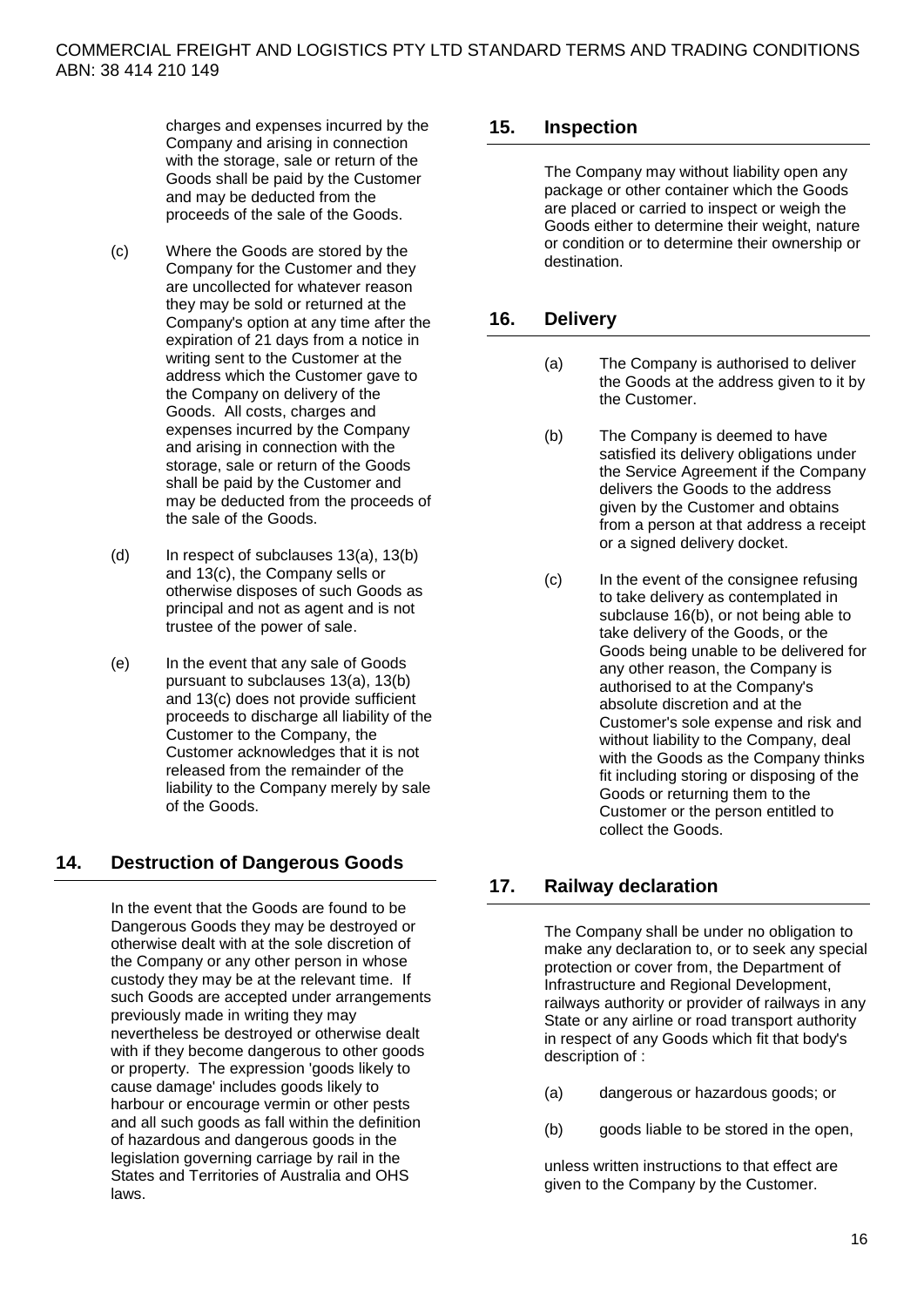## **18. Pillaged Goods**

If the Goods are landed from any vessel in a damaged or pillaged condition and an examination might be held or other action taken by the Company in respect thereof, no responsibility attaches to the Company for any failure to hold such examination or take such other action unless the Company has been given sufficient notice to enable it to arrange for such examination or for the taking of such other action as the case may be.

#### **19. Storage of Goods pending delivery**

- (a) Without limiting the effect of clause [12,](#page-14-3) pending forwarding and delivery, the Goods may be warehoused or otherwise held at any place or places at the sole discretion of the Company at the Customer's risk and expense.
- (b) In circumstances where the Company stores the Goods, the Company may, by notice in writing, require that the Customer remove the Goods for any reason whatsoever within seven days from receipt of a notice delivered to the address which the Customer gave to the Company on delivery of the Goods. If the Customer fails to do so, the Company may remove the Goods and store them in such a manner and in such a place as the Company thinks appropriate at the Customer's expense and risk.

## <span id="page-17-0"></span>**20. COD Goods**

The Company may in its absolute discretion refuse instructions to collect Goods on delivery on COD terms in cash or otherwise. Where the Company does accept such instructions its only obligation to the Customer is to use reasonable diligence and care in such collection.

# **21. Limitation of liability, force majeure and indemnity from liability to third parties**

<span id="page-17-1"></span>(a) Without limiting the effect of clause [10](#page-11-1) but subject to subclause [26\(g\)](#page-22-0) (where it applies), and subject to clause [26,](#page-21-0) to the full extent permitted by law, the Company its servants and agents shall not be responsible for loss or damage of any kind whatsoever arising out of the provision of its Services to the Customer (whether caused by negligence or wilful default by the Company its servants or agents) and the Customer agrees to indemnify the Company in respect of any claims made by Sub-contractors or third parties concerning the provision of Services by the Company and the following matters are expressly covered by this limitation of liability:

- (i) any liability to pay amounts to Government Authorities (including, without limitation, customs duty or GST) that would not have otherwise been payable or any penalties (including penalties imposed directly on the Company, its servants or agents) as a result of their reliance on incorrect information provided by the Customer, consignor or consignee of the Goods, or their respective agents whether imposed by court or Infringement Notice;
- (ii) any liability concerning the making of any statement, forecast, information or giving advice in relation to the liability of the Customer to pay any amounts owing to any Government Authorities;
- (iii) any liability in respect of the loss, misdelivery, deterioration, non-delivery, contamination, evaporation or damage to the Goods or consequential loss arising as a result however caused;
- (iv) any loss or depreciation of market value attributable to delay in forwarding the Goods or failure to carry out instructions of the Customer;
- (v) loss, damage, expense or additional cost arising from or in any way connected with marks or brands on, weight, numbers, content, quality, description of the Goods;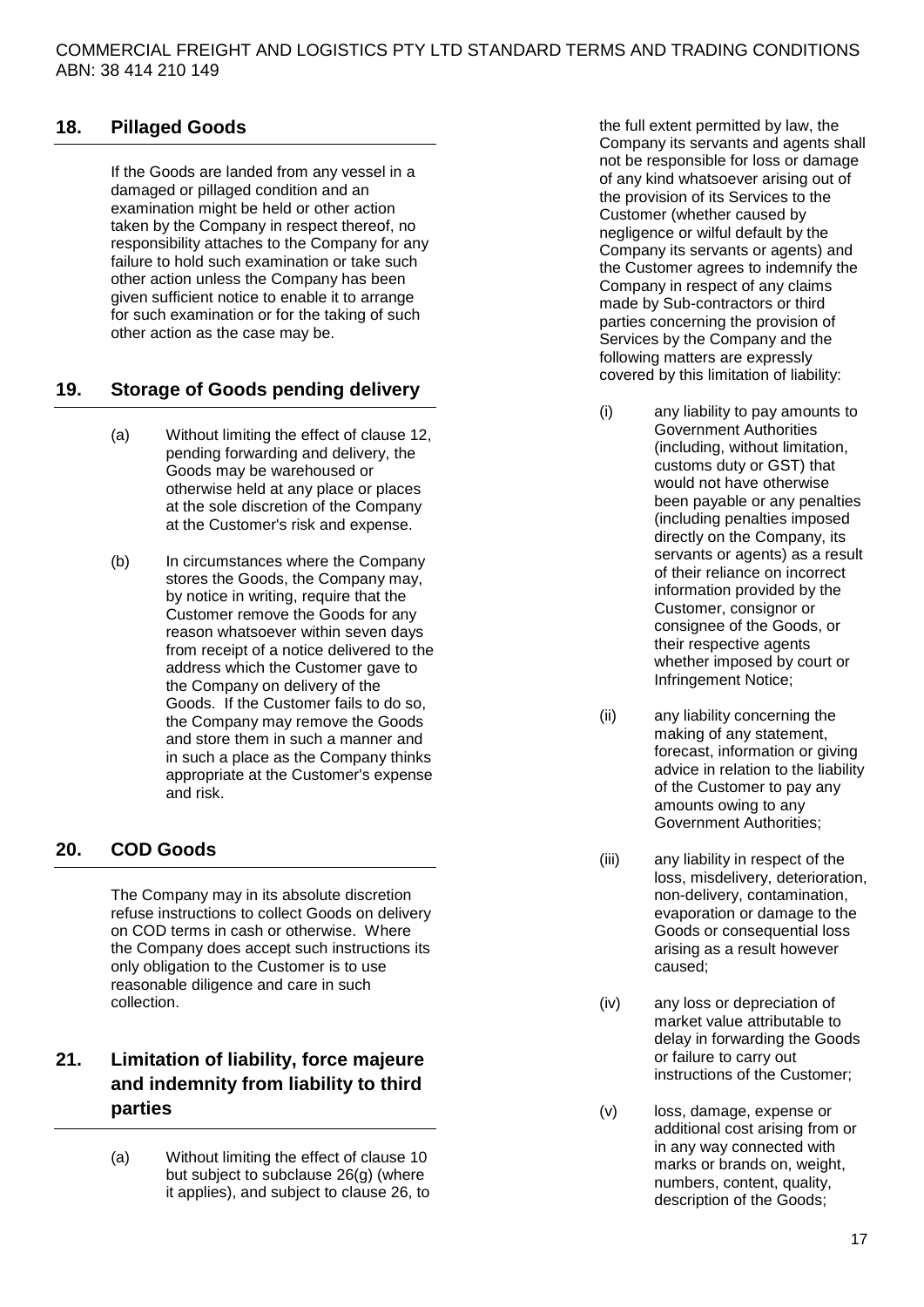- (vi) loss or damage resulting from fire, water, explosion or theft;
- (vii) loss, damage or delay occasioned by examination of the Goods by any of the Government Authorities;
- (viii) loss, damage or delay occasioned by treatment of the Goods by any of the Government Authorities (including without limitation, any fumigation or decontamination or other treatment by the Department of Agriculture);
- (ix) any costs incurred by the Company on behalf of the Customer to any other person in relation to the Carriage of the Goods;
- (x) any losses, liabilities, costs or charges incurred by the Company as a result of or in connection with a direction or request from any Government Authority in relation to the Goods or Services;
- (xi) any losses, liabilities, costs or charges incurred by the Company as a result of or in connection with a suspension or cancellation by any Government Authority of an ATD in relation to the Goods or Services;
- (xii) any losses, liabilities, costs or charges incurred by the Company as a result of or in connection with any variation by any Government Authority of conditions of Licences or the addition by any Government Authority of new conditions on Licences in relation to the Goods or Services;
- (xiii) any losses, liabilities, costs, charges or penalties incurred by the Company as a result of or in connection with any breaches of any Licences in relation to the Goods or Services;
- (xiv) any losses, liabilities, costs, charges or penalties incurred by the Company as a result of or in connection with the Company complying with any conditions or Laws in respect of any Licences in relation to the Goods or Services;
- (xv) any losses, liabilities, costs or charges incurred by the Company as a result of or in connection with any suspension or cancellation of Licences by Customs in relation to the Goods or Services; and
- (xvi) loss, damage or delay occasioned by delay in the Carriage of the Goods or handling of the Goods in the course of the Carriage of the Goods.
- (b) The Company shall not be liable in any event for any Consequential Loss whether or not the Company had knowledge that such damage might be incurred.
- <span id="page-18-0"></span>(c) The Company and Customer acknowledge that Goods moving by airfreight are subject to the applicable Airfreight Convention. The Customer's recovery of loss or damage, if any, is against the airline carrier and is limited in accordance with the Airfreight Convention or any other Conventions that may be applicable. In the event of any loss or damage suffered by the Customer whilst the Goods are in the possession of the airline carrier, the Company will seek to recover on behalf of the Customer from the principal airline carrier amounts payable under the aforementioned Conventions as they are applicable. The Customer will indemnify, defend and hold the Company harmless against any claims for loss or damage to their Goods incurred whilst they were in the possession of the airline carrier.
- <span id="page-18-1"></span>(d) The Company and Customer acknowledge that Goods moving by seafreight are subject to the applicable international treaties including the Hague Rules. The Customer's right to recovery of loss or damage, if any, is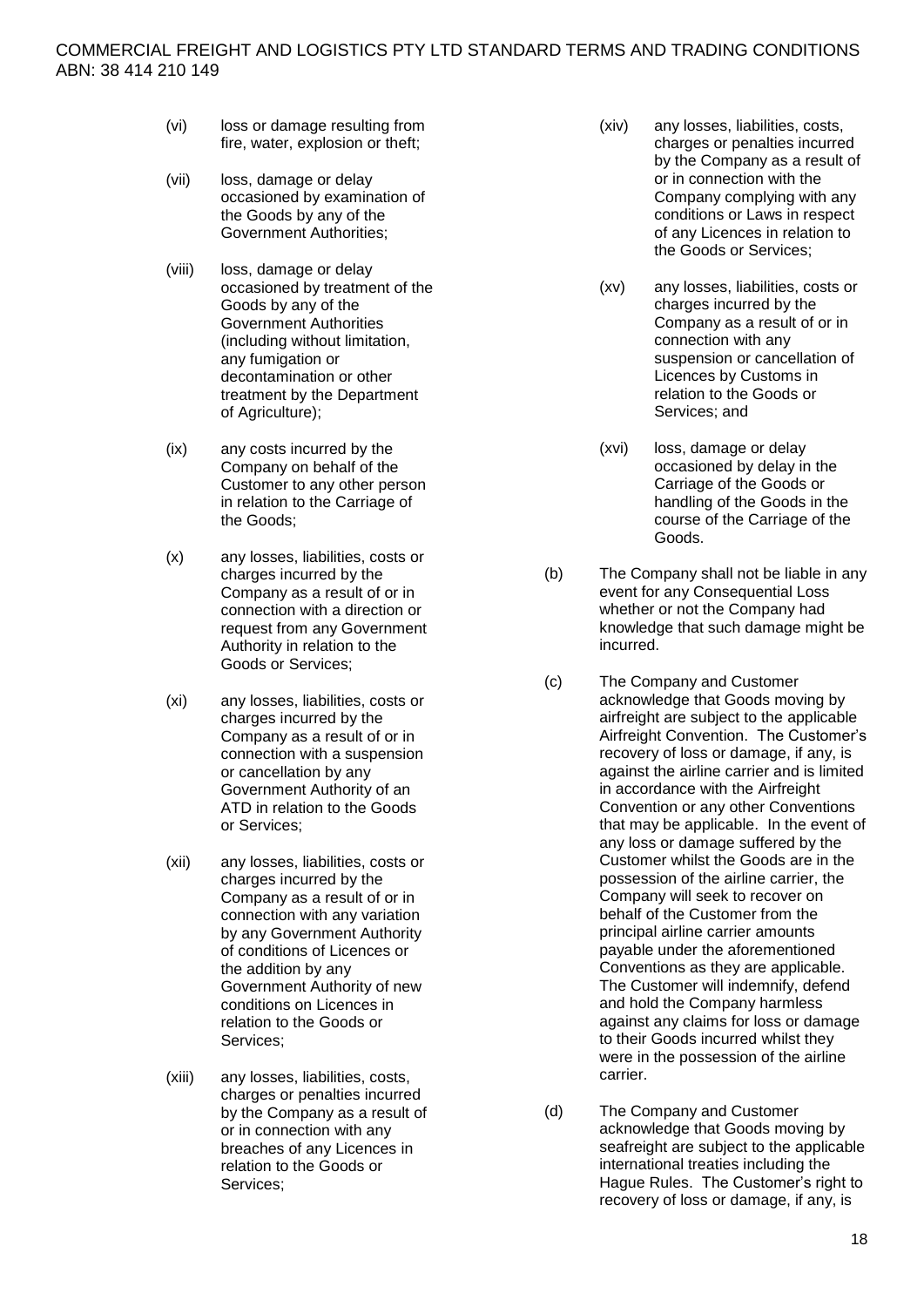against the seafreight Carrier and is limited in accordance with the Hague Rules or any other Conventions that may be applicable. In the event of any loss or damage suffered by the Customer whilst the Goods are in the possession of the seafreight Carrier. the Company will seek to recover on behalf of the Customer from the carrier amounts payable by the Hague Rules as they are applicable. The Customer will indemnify, defend and hold the Company harmless against any claims for loss or damage to their goods incurred whilst they were in the possession of the seafreight Carrier.

- <span id="page-19-0"></span>(e) The Company and Customer acknowledge that Goods moving by airfreight or seafreight may necessarily involve a part of transport undertaken by other means in order to comply with the terms of Carriage under the Service Agreement or any contract between the parties. Where this is so, and no international treaty is applicable which covers the additional transport, the Customer's recovery of loss or damage, if any, is against the carrier and is limited in accordance with the Convention applicable for the majority of the transport, even where that Convention does not envisage liability of the kind of transport concerned. In the event of any loss or damage suffered by the Customer whilst the Goods are in the possession of a third party Carrier, the Company will seek to recover on behalf of the Customer from the third party Carrier amounts payable by these Conventions as they are applicable. The Customer will indemnify, defend and hold the Company harmless against any claims for loss or damage to their Goods incurred whilst they were in the possession of the third party Carrier where such Carriage was necessary in order to comply with the terms of the Service Agreement.
- <span id="page-19-1"></span>(f) The Company shall not be liable to the Customer for any breach or failure to performs its obligations under these Trading Conditions or any damage or loss to Goods resulting from one of the following:
	- (i) perils, dangers and accidents of the sea or other navigable waters;
- (ii) act of God;
- (iii) act of war;
- (iv) act of terrorism;
- (v) act of public enemies;
- (vi) arrest or restraint of princes, rulers or people, or seizure under legal process:
- (vii) strikes or lock-outs or stoppage or restraint of labour from whatever cause, whether partial or general;
- (viii) riots and civil commotions;
- (ix) saving or attempting to save life or property at sea; or
- (x) any other cause arising beyond the reasonable control of the Company, without the actual fault or privity of the Company and without the actual fault or privity of the agents or servants of the Company.
- (g) If the occurrence of any event contemplated in subclause [21\(f\)](#page-19-1) causes a delay of over 5 Business Days in any obligation of the Company, then the provision of Services may be terminated by notice in writing by either party to the other party. However, all costs, charges and expenses already incurred by the Company prior to the termination or arising in connection with the disposal or return of the Goods shall be paid by the Customer.
- (h) Any claim made against the Company, its servants or sub-agents is limited to the full extent permitted by Law. To the extent that the liability of the Company is limited by any Convention, statute, Law or contract, and that limitation exceeds the limitation of liability pursuant to these Trading Conditions then the liability pursuant to that Convention, statute, Law or contract shall apply.
- (i) If the Customer is not acquiring the Services wholly or predominately for personal, domestic or household use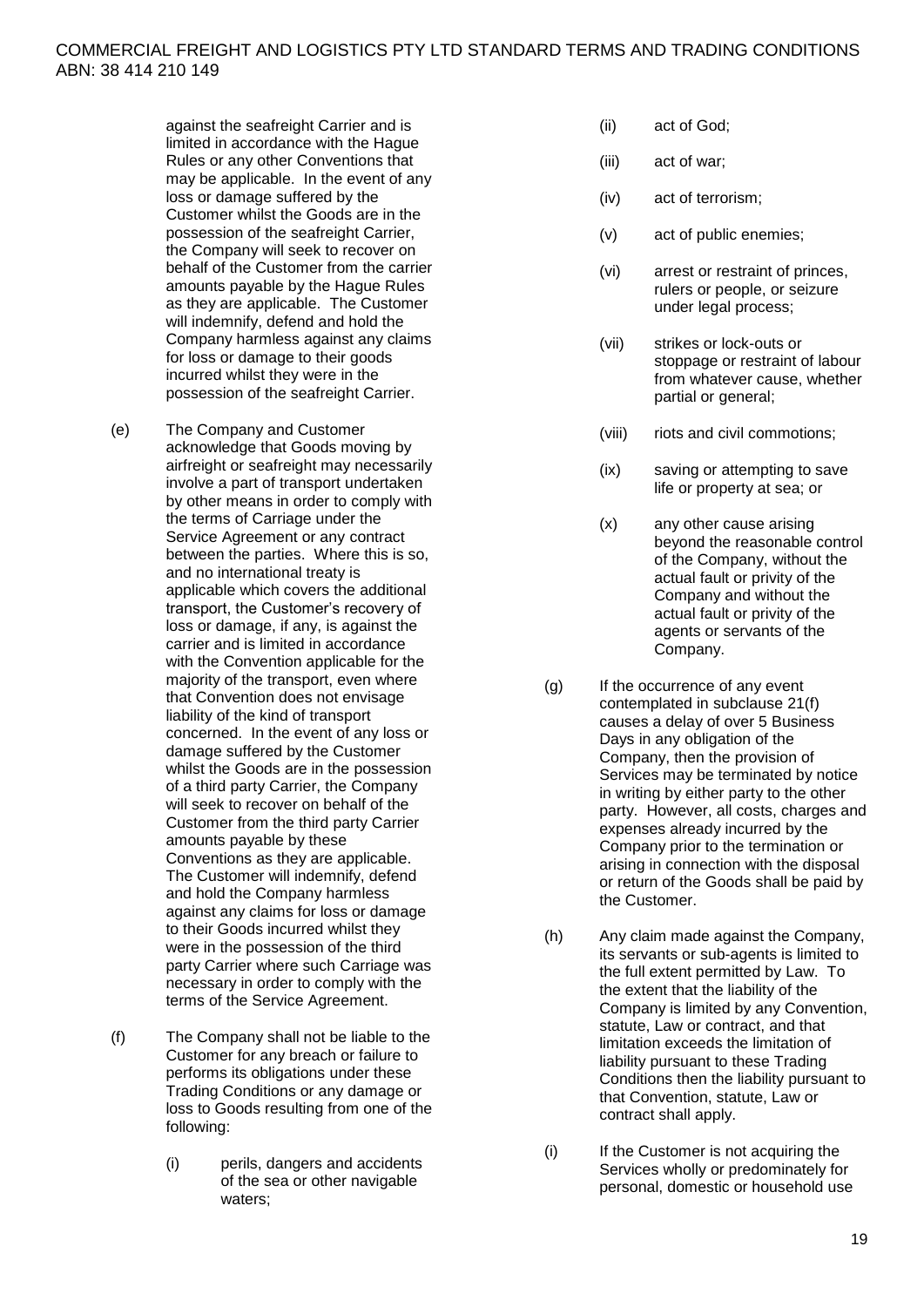or consumption, the Company's liability to the Customer for a breach of any non-excludable warranty, condition or guarantee is limited, at the Company's option, to supplying the Services again, or the cost of supplying the Services again.

# **22. Notification of liability**

- (a) Any claim for loss or damage must be notified in writing to the Company within seven days of delivery of the Goods or of the date upon which the Goods should have been delivered.
- (b) If no claim for loss or damage is made within seven days of delivery of the Goods then the Customer is deemed to have accepted the Goods and to the fullest extent permitted by law, waives any claim for loss or damage against the Company in respect of the Services.

# **23. Guarantee, undertaking and indemnity by directors and shareholders**

- <span id="page-20-1"></span>(a) If the Customer is a company, the directors and shareholders of that company will guarantee the Debts, undertake to perform the obligations of the Customer and indemnify and keep indemnified the Company against the **Debts**.
- (b) For the purposes of subclause [23\(a\),](#page-20-1) the Customer will ensure that its directors and shareholders will sign any other documents required by the Company to evidence and confirm any guarantee, undertaking and indemnity in the form annexed to these Trading Conditions.

# **24. Intellectual property**

The Customer acknowledges that the Company shall retain all copyright and other intellectual property in any documents or things created by the Company in the course of providing its Services pursuant to these Trading Conditions.

## <span id="page-20-0"></span>**25. Non-Consumer Contract and Non-Small Business Contract provisions**

- (a) This clause [25](#page-20-0) only applies where the Service Agreement between the Company and the Customer is not a Consumer Contract or a Small Business Contract and/or is a Shipping **Contract.**
- (b) The Customer must not assign the Customer's rights or transfer the Customer's obligations under the Service Agreement without the Company's prior written consent. The Company may assign the Company's rights and obligation under the Service Agreement without the Customer's consent.
- (c) No modification amendments or other variation of the Trading Conditions shall be valid and binding on the Company unless made in writing and duly executed by and on behalf of the Company.
- (d) The Company reserves complete freedom to decide the manner or procedure to be adopted for any or all of the various acts that will be necessary for the completion of the Services. That discretion will be varied only by instructions delivered by the Customer to the Company in writing and acknowledged by the Company in writing in sufficient time before the performance of any service to reasonably allow the Company to adopt the manner of performing the service required by the special instructions. **THE COMPANY SHALL HAVE NO LIABILITY OR RESPONSIBILITY BY VIRTUE OF THE FACT THAT THERE MAY BE A CHANGE IN THE RATES OF DUTY, WHARFAGE, FREIGHT, RAILAGE OR CARTAGE, OR ANY OTHER TARIFF BEFORE OR AFTER THE PERFORMANCE BY THE COMPANY OR ANY ACT INVOLVING A LESS FAVOURABLE RATE OR TARIFF, OR BY VIRTUE OF THE FACT THAT A SAVING MAY HAVE BEEN EFFECTED IN SOME OTHER WAY HAD ANY ACT BEEN PERFORMED AT A DIFFERENT TIME AND WHETHER ITS PERFORMANCE OF ANY OF THE ACTS AFORESAID IS DELAYED OR PRECIPITATED**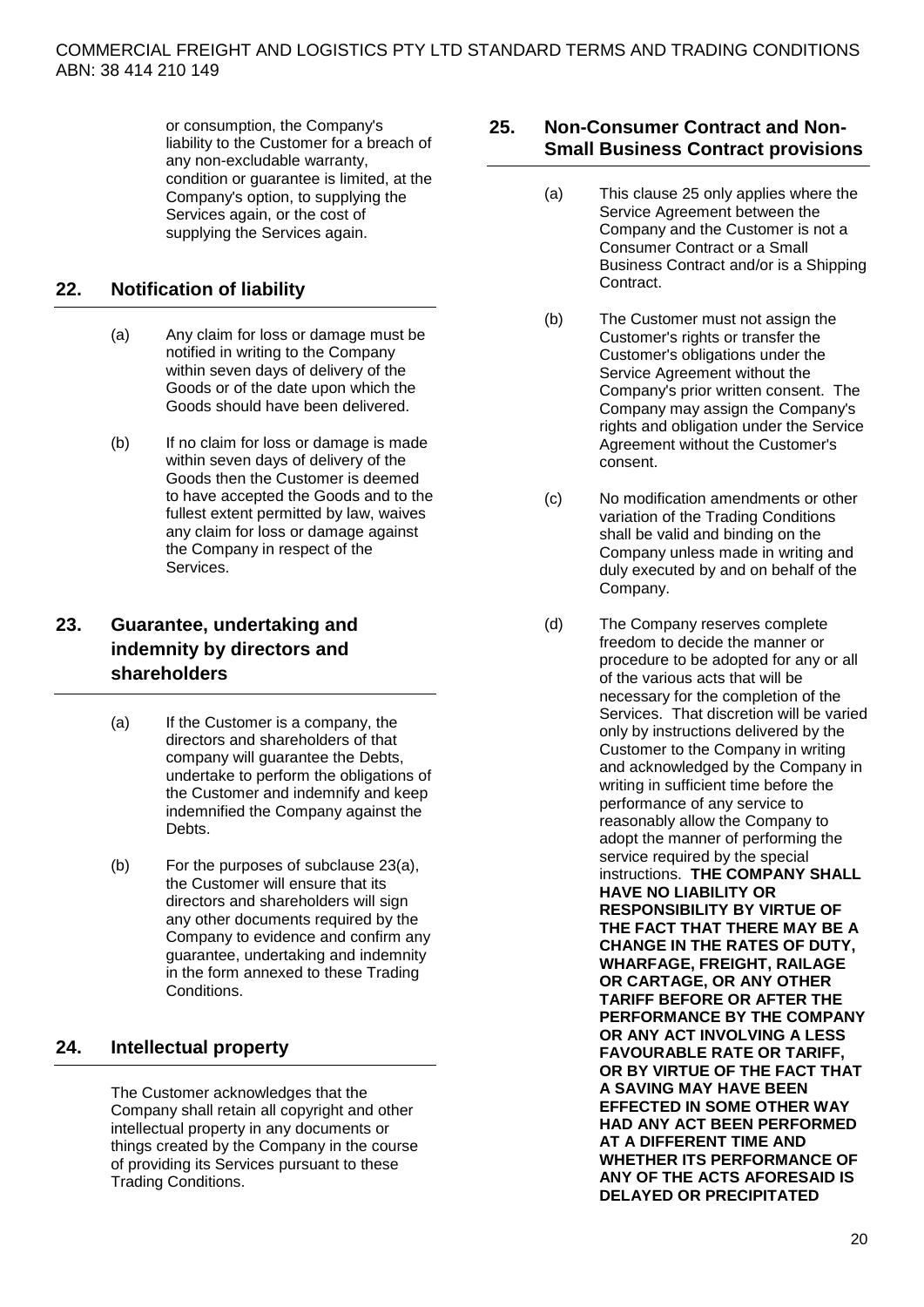#### **THROUGH THE NEGLIGENCE OF THE COMPANY OR ITS SERVANTS OR AGENTS OR HOWEVER CAUSED.**

- <span id="page-21-1"></span>(e) Any term in these Trading Conditions which limits the Company's liability will also extend and apply to any Subcontractor, agent or nominee. For the purpose of this subclause [25\(e\),](#page-21-1) the Company is deemed to be acting as agent or trustee for the Company's agents, employees, nominees and Subcontractors and each of those persons shall be deemed to be a party to these Trading Conditions.
- (f) The Customer undertakes that no claim or allegation will be made, whether by the Customer or any other person, against the Company's agents, employees or Sub-contractors and if such claim or allegation is made for the consequence thereof. It is agreed that this release and indemnity operates irrespective of how the claim or allegation arises including negligence or out of events which may constitute a fundamental breach of contract or a breach of a fundamental term of a contract.
- (g) The Company shall be discharged from all liability whatsoever in connection with the Services and/or the Goods unless proceedings are served within nine months from delivery of the Goods (or from when they should have been delivered).
- (h) The indemnity provided in subclause [10\(c\),](#page-14-4) shall not be affected in any way if such pillaging, stealing, loss, damage or destruction has occurred or been brought about wholly or in part by the negligence or the alleged negligence or any default, omission, neglect or default or any breach of duty of obligation of the Company, its servants or agents.
- (i) The Customer undertakes and warrants that neither it, nor any other party that has an interest in the Goods or Services, shall bring any claims against any party that has provided all or any part of the Services (including any Sub-contractor, principal, employer, employee, nominee or agent of the Company) and where any such claims are made by the

Customer or any other interested party, the Customer undertakes to indemnify all parties against whom the claims are made (including the Company) against any loss and damage that may be suffered as a result of such claims.

- (j) In all cases where these Trading Conditions, statute, international Convention or otherwise do not exclude the liability of the Company, the liability of the Company whatsoever and howsoever caused shall be limited to whichever is the lesser between the value of the Goods the subject of the Service Agreement at the time the Goods were delivered to the Company or Australian \$200.
- (k) The Company shall not be liable in any event for any Consequential Loss whether or not the Company had knowledge that such damage might be incurred.

## <span id="page-21-0"></span>**26. Consumer Contract or Small Business Contract provisions**

- (a) This clause [26](#page-21-0) only applies where the Service Agreement between the Company and the Customer is a Consumer Contract or a Small Business Contract and is not a Shipping Contract.
- (b) Neither Party may assign the other Party's rights or transfer its obligations under the Service Agreement without the other Party's prior written consent, which must not be unreasonably withheld.
- (c) No modification amendments or other variation of the Trading Conditions shall be valid and binding on the Parties unless made in writing and duly executed by and on behalf of both Parties.
- (d) The Company, acting reasonably, reserves to the right to decide the manner or procedure to be adopted for any or all of the various acts that will be necessary for the completion of the Services. **THE COMPANY SHALL HAVE NO LIABILITY OR RESPONSIBILITY BY VIRTUE OF THE FACT THAT THERE MAY BE A**